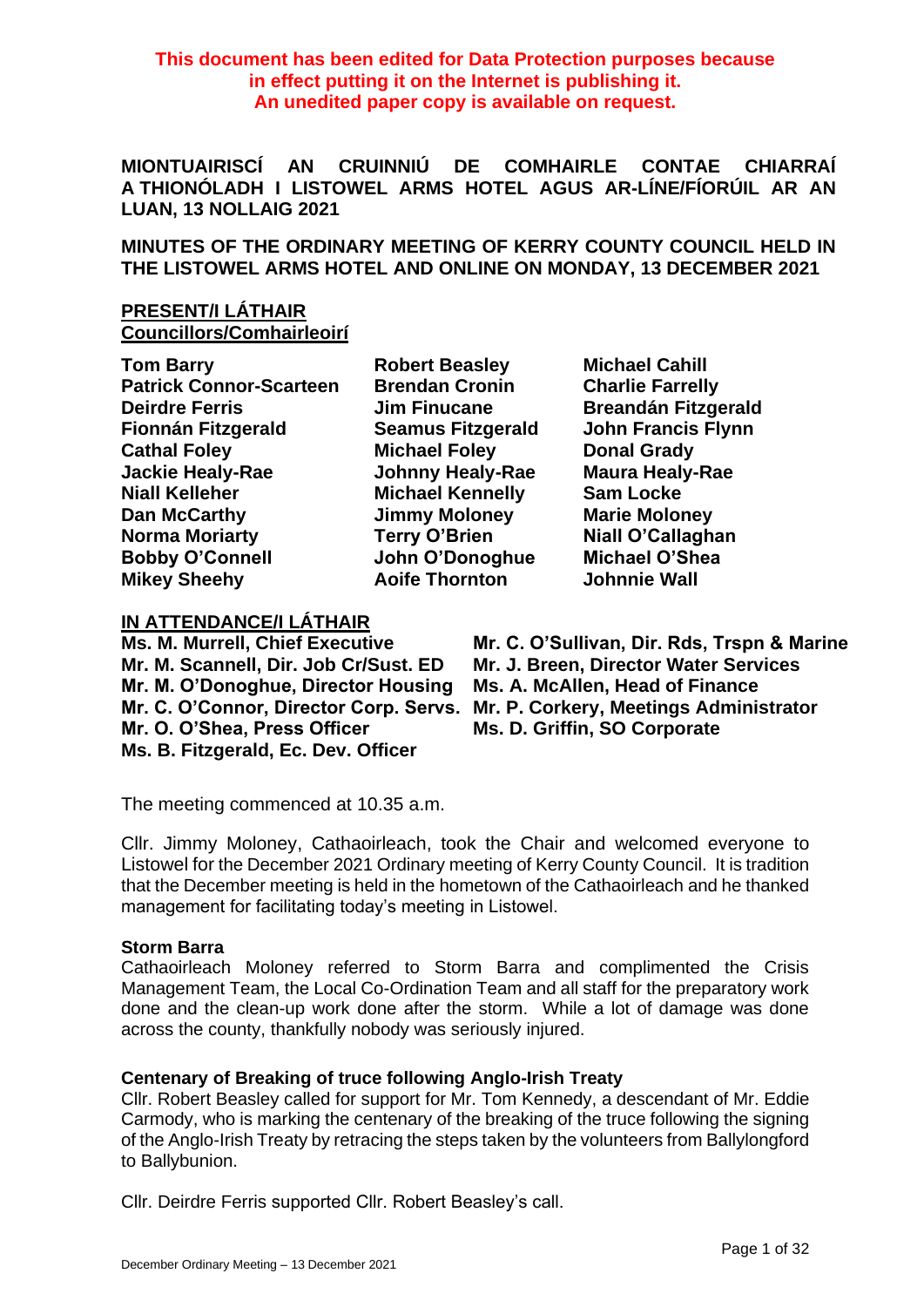## **Vote of Sympathy**

Cllr. Marie Moloney proposed a vote of sympathy on the passing of former TD, Mr. Toddy O'Sullivan.

### **Vote of Congratulations**

Cllr. Terry O'Brien proposed a vote of congratulations to Austin Stacks on winning the Kerry Senior Football Championship and wished the team well in the Munster Club Senior Football Championship.

Cllr. Mikey Sheehy supported this vote of congratulations.

Mr. P. Corkery, Meetings Administrator, said a roll call would now be taken to ensure members can hear and see proceedings.

## **Present when Roll Call was taken:**

Cllrs. Tom Barry, Robert Beasley, Brendan Cronin, Deirdre Ferris, Jim Finucane, Breandán Fitzgerald, Fionnán Fitzgerald, Seamus Fitzgerald, Cathal Foley, Michael Foley, Donal Grady, Jackie Healy-Rae, Maura Healy-Rae, Niall Kelleher, Mike Kennelly, Sam Locke, Dan McCarthy, Marie Moloney, Norma Moriarty, Terry O'Brien, Niall O'Callaghan, Bobby O'Connell, John O'Donoghue, Michael O'Shea, Mikey Sheehy, Aoife Thornton, Johnnie Wall, Cathaoirleach Jimmy Moloney **(28)**

## **Absent when Roll Call was taken:**

Cllrs. Michael Cahill, Patrick Connor-Scarteen, Charlie Farrelly, John Francis Flynn, Johnny Healy-Rae, **(5)**

# **13.12.2021.01 Protocols/Induction**

Mr. P. Corkery, Meeting Administrator, referred Elected Members to the Protocols for Remote Meetings of Kerry County Council. He gave an overview of the protocols, highlighting that attendees are to have their speakers muted until the Cathaoirleach invites them to speak, to use the 'raise hand' function to indicate that they wish to speak. As per Standing Orders recording/photographing the meeting is prohibited. Roll Calls are taken to ensure Members can see and hear proceedings. If the Cathaoirleach indicates an Elected Member is to speak they are to turn on their camera. He welcomed members of the press to today's meeting. He highlighted the routes to Fire Exits should they be required. He reminded all attending in person that public health guidelines relating to hand sanitisation, social distancing, mask-wearing and non-congregation of attendees must be strictly adhered to.

# **13.12.2021.02 Cathaoirleach's Report on CPG Meeting**

The Cathaoirleach's report on the Corporate Policy Group meeting held on 7 December 2021, which had been circulated, was noted by the Members.

## **13.12.2021.03 Confirmation of Minutes**

On the PROPOSAL of Cllr. Mike Kennelly, SECONDED by Cllr. Michael O'Shea, it was resolved that the minutes of the November Ordinary Meeting of Kerry County Council held on 15 November 2021 be confirmed.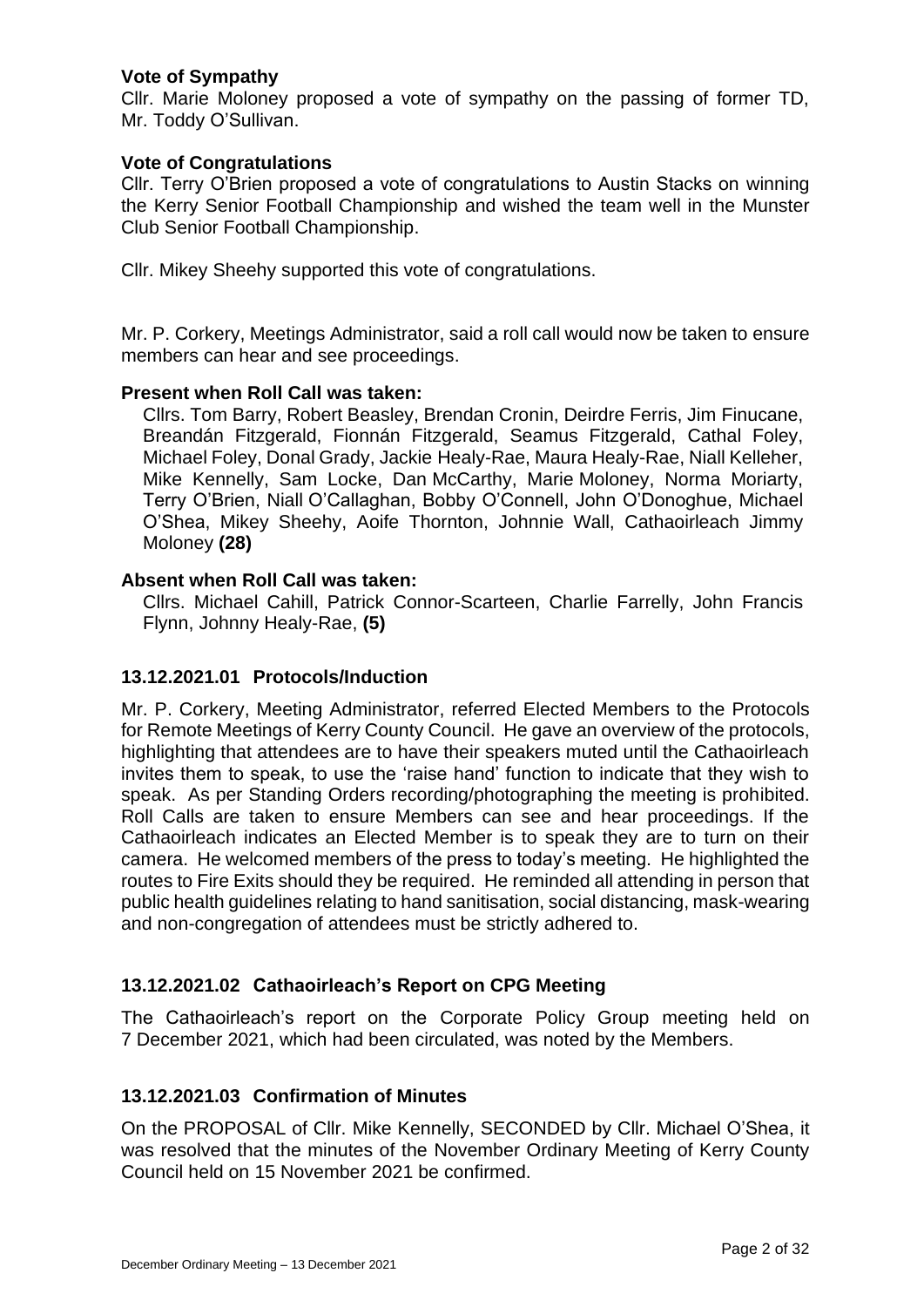# **13.12.2021.04 Chief Executive's Report to Council**

The Chief Executive outlined the Chief Executive's Report to Council for the month of December 2021, which had been circulated.

Cllr. Michael O'Shea commended the Press Officer and the Emergency Team for the work done during Storm Barra.

Cllr. Donal Grady commended the emergency services for the work done during Storm Barra.

Cllr. Tom Barry expressed concern regarding safety issues at the John B. Keane Roads and requested an on-site visit with the Engineer regarding plans for the area. He wished to be associated with the remarks regarding the work done by the roads crew during Storm Barra. In relation to Kerry Gift Cards, he suggested that some of the major employers in the county could use them for their employees.

Cllr. Mikey Sheehy wished to be associated with remarks regarding the role played by Kerry County Council during the red weather alert of Storm Barra. The storm left its mark, e.g., street lighting and pedestrian crossings are not working.

Cllr. Johnny Healy-Rae expressed appreciation for all the work done during Storm Barra by road staff, Engineers and the Press Officer. He said during the last number of years each Municipal District had sandbags available in public areas. The same number of sandbags did not appear to be available during Storm Barra.

Cllr. Jackie Healy-Rae wished to be associated with remarks regarding work done by Kerry County Council during Storm Barra. He also acknowledged the work of the ESB and other emergency services. He noted the advertising done in relation to the public consultation on the Draft County Development Plan and asked that further advertising be done after the Christmas period.

Cllr. Mike Kennelly thanked the Emergency Co-ordination Team: Kerry County Council, HSE and An Garda Síochána that worked together so well to protect the county during Storm Barra and re-opened the county so quickly. It would now be useful to assess trees on roadsides. He welcomed the awarding of the €61.83m contract for the N69 Listowel By-Pass. It is hoped that all negotiations with landowners are finalised and that concerns regarding Ballygologue Cross will be addressed.

Dúirt Clr. Breandán Fitzgerald: Rud ana mhaith Príomh-Oifigeach, tusa agus na Príomh-Oifigí ó na contaetha le Gaeltachtaí ag caint le Chomhchoiste an Oireachtas ar an ábhar 'Tithíocht agus Cúrsaí Pleanála Fisiciúla sa Ghaeltacht'. Táim ag siúl leis na moltaí agus na smaointe a fheiceáil ag ár gcéad chruinniú SPC eile.

Tá fhios agam níl sé ar an tuairisc ach an scéal an seachtain seo caite mar gheall ar Mary Uí Bheaglaíoch, Bean de 96 a raibh ag maireachtáil ar feadh a saoil sa Ghaeltacht agus bhí uirthi An Ghaeltacht a fágáil mar ní raibh leaba i hOspidéal Pobail Chorca Dhuibhne. Bhí uirthi hOspidéal Pobail Chorca Dhuibhne a fhágáil mar níl aon leaba fadtéarmach acu san ospidéal mar gheall ar ghanntanas banaltraí. Tá go leor cúiseanna ann nach bhfuil go leor banaltraí ann ach múna féidir le haltraí teach a cheannach nó múna féidir léi pleanáil a fháil, beidh sé an-deacair banaltraí a fháil chun postanna a líonadh i gceantar bardasach Chorca Dhuibhne nó sa tuaithe. Tá sé tábhachtach dúinn gach rud a dhéanamh chun na fadhbanna seo a réiteach.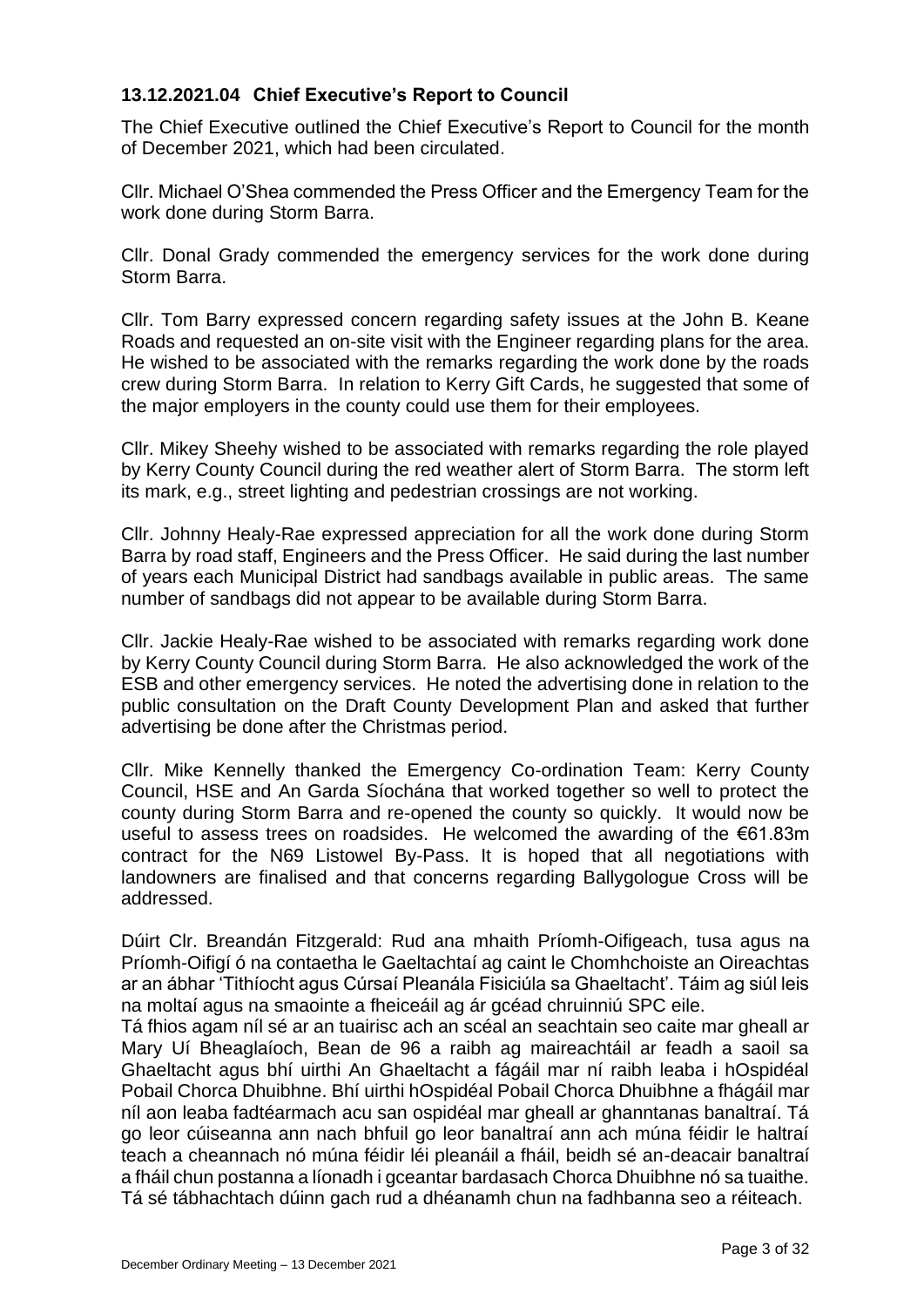Cllr. Deirdre Ferris welcomed Enterprise Ireland Regional Enterprise Transition Scheme (RETS) Feasibility Funding for the county; this is hugely important for the regrowth of towns and villages. In 2022 there must be focus on the opening of the Greenways, the Safe Streets campaigns and more pedestrianisation to provide safer routes around towns and villages. She thanked the Press Officer for the updates provided to Elected Members during Storm Barra, and also thanked the emergency services for the great work they did.

Cllr. Robert Beasley thanked Kerry County Council and all emergency services for their work done during Storm Barra. People took notice of the red alert which was important. The Cliff Walk in Ballybunion was damaged and he asked that the fencing be restored. He called for the opening of the Rathscannell road.

Cllr. Norma Moriarty wished to be associated with the compliments to Kerry County Council staff and emergency services regarding work done during Storm Barra. The red alert system worked very well and there was clear communication from the Press Officer throughout the day. She welcomed the Bridge Rehabilitation funding and asked if it will be possible to secure extra funding for regional routes. She also welcomed the meeting the Chief Executive attended with Chomhcoiste an Oireachtas. The reintroduction of a funding scheme specifically in Gaeltacht areas to bring homes back into a liveable standard should form part of that conversation. The Festival Mentoring Workshops were very useful.

Cllr. Aoife Thornton concurred with concerns around safety issues from the Listowel Bypass at the John B. Keane road. It is critical that a meeting is held with the Contractors as soon as possible to understand the timeframes that they are working to, schedule of works, starting point, etc. She welcomed the update on the Disability Participation and Awareness Fund 2021 and it is encouraging to hear of a move to structured engagement. She commended the work of Kerry County Council and emergency services during Storm Barra.

Cllr. Michael Cahill wished to be associated with compliments to staff on their work during Storm Barra. In relation to the Outdoor Dining Grants, some projects did not qualify because planning permission was required. Businesses are relying on this funding. He asked if all Kerry County Council's public buildings are accessible to people with disabilities.

Cllr. Brendan Cronin expressed gratitude and thanks to the Kerry County Council staff, the Communications Officer and the crews on the road for their work during Storm Barra. In relation to COVID, there is confusion regarding the HSE message that the over 60s and over 50s would get the booster vaccine, yet there are no walk-in clinics at present. Credit is due to Pharmacies and GPs who are trying to facilitate vaccinations. However, to address this properly there should be a Vaccination Centre in Killarney. He asked if Listry Bridge is included in the Bridge Rehabilitation programme.

Cllr. Sam Locke complimented the work done by outdoor crews during Storm Barra. The Tree Planting Programme for the county needs to be at the fore, but when planting in future, not to plant too near the roadside as falling trees damage electricity cables. An examination of problematic trees on secondary routes should be undertaken. He congratulated Cllr. Mikey Sheehy on his appointment as Chair of the Regional Health Forum South.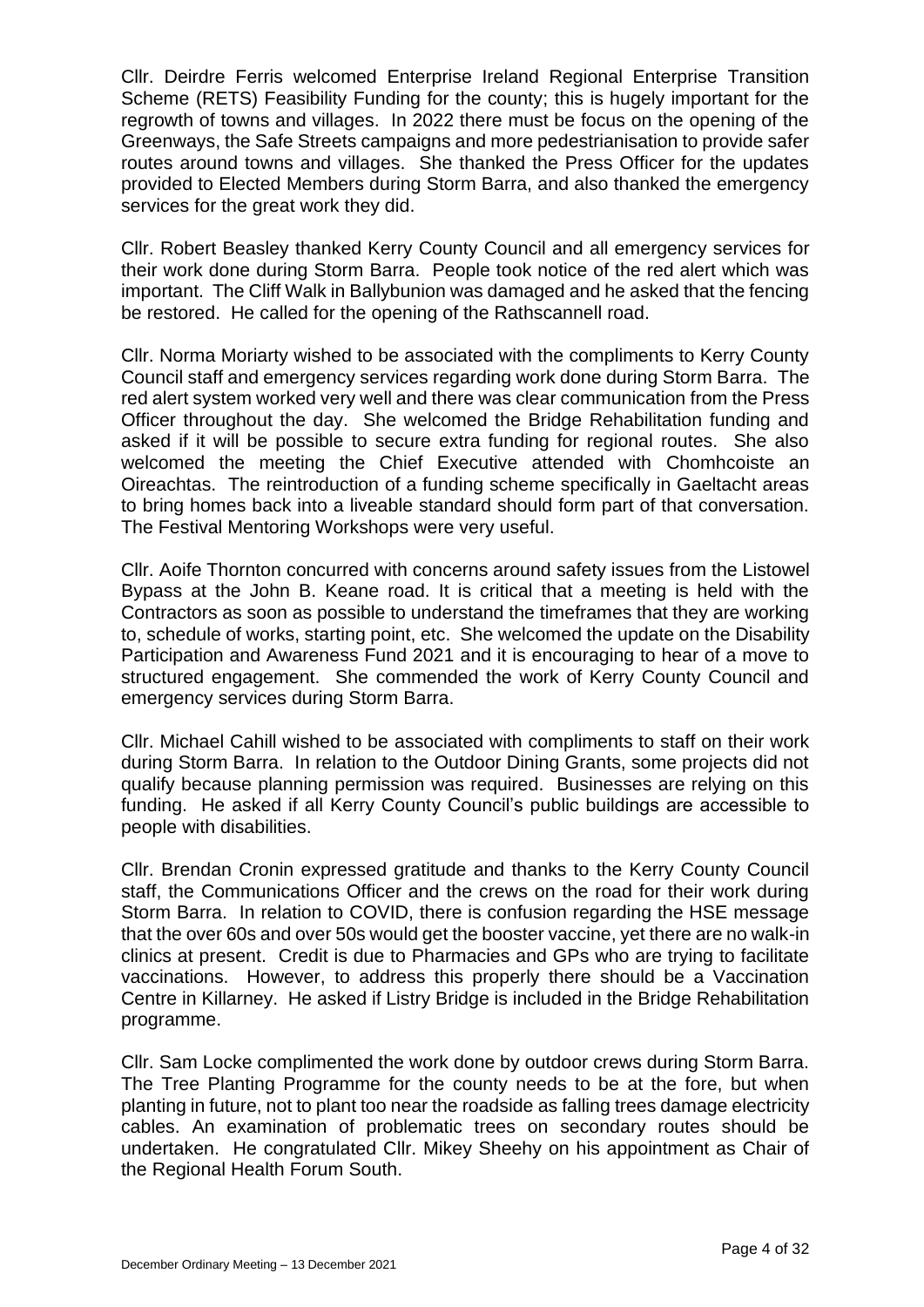Cllr. Jim Finucane said it is hugely important to shop local as every business is depending on an increase in local spend at Christmas time. He asked that a meeting be arranged with Kerry Airport in January regarding airline routes and in particular to Schiphol Airport to develop connectivity between Kerry and the rest of Europe.

Cllr. Marie Moloney acknowledged the work done during Storm Barra; Kerry County Council was exceptional, in particular the Emergency Services and the Press Officer. The Christmas in Killarney parade floats suffered damage during the storm and she queried if funding would be available to assist with repairs. She welcomed the Sub-Committee to review and make recommendations in relation to the Human Rights Duty in Kerry County Council. It must be impressed on people to shop local and support businesses that have suffered during the pandemic.

Cllr. Terry O'Brien supported the call to shop local, which is very important for businesses. He commended the work done during Storm Barra, in particular by the local Tralee crew. Radio Kerry was also a great support as well as Kerry County Council's Press Officer. He welcomed that an application has been made for funding for training under the Disability Participation and Awareness Fund (DPAF) 2021.

Cllr. Dan McCarthy concurred with Cllr. Sam Locke's request regarding an examination of problematic trees on roadsides. He moved notice of motion No. 34.

### **Pursuant to notice duly given Cllr. Dan McCarthy PROPOSED:**

Could Kerry County Council organise an advertising programme to shop local for Christmas.

### **The following reply issued:**

Kerry County Council and Kerry Chambers have joined forces to appeal to everyone in Kerry to support local shops and businesses this Christmas. The campaign will use local media and social media platforms to promote the 'Shop in Kerry/An Siopa Áitiúil' message. The aim is to encourage consumers in the county to support the local economic recovery by spending locally while observing all of the public health advice and restrictions.

Cllr. Dan McCarthy complimented Kerry County Council and all involved in this campaign to support local businesses.

Cllr. Fionnán Fitzgerald gave particular thanks to Kerry County Council's Press Officer for communications during Storm Barra. In relation to hedgecutting, while these works are being done, trees are left overhanging roads and this must be addressed. He encouraged people to shop local over the next while to support local businesses.

The Chief Executive said there is a body of cleanup works to be undertaken after Storm Barra, e.g. public lighting and the coastal cliff walk. Substantial damage was done and the costs must be quantified for recoupment.

In relation to the provision of sandbags, thousands were available, but the weather modelling showed it was not a flood event, rather a wind event. Areas were targeted and adequately dealt with in respect of the storm.

The meeting with the Joint Oireachtas Committee provided an opportunity to highlight some of the positive work done with the Gaeltacht communities in the County, as well as set out planned work and to get advised in the area of policy in the Gaeltacht. A three-person Independent Expert Panel has been established to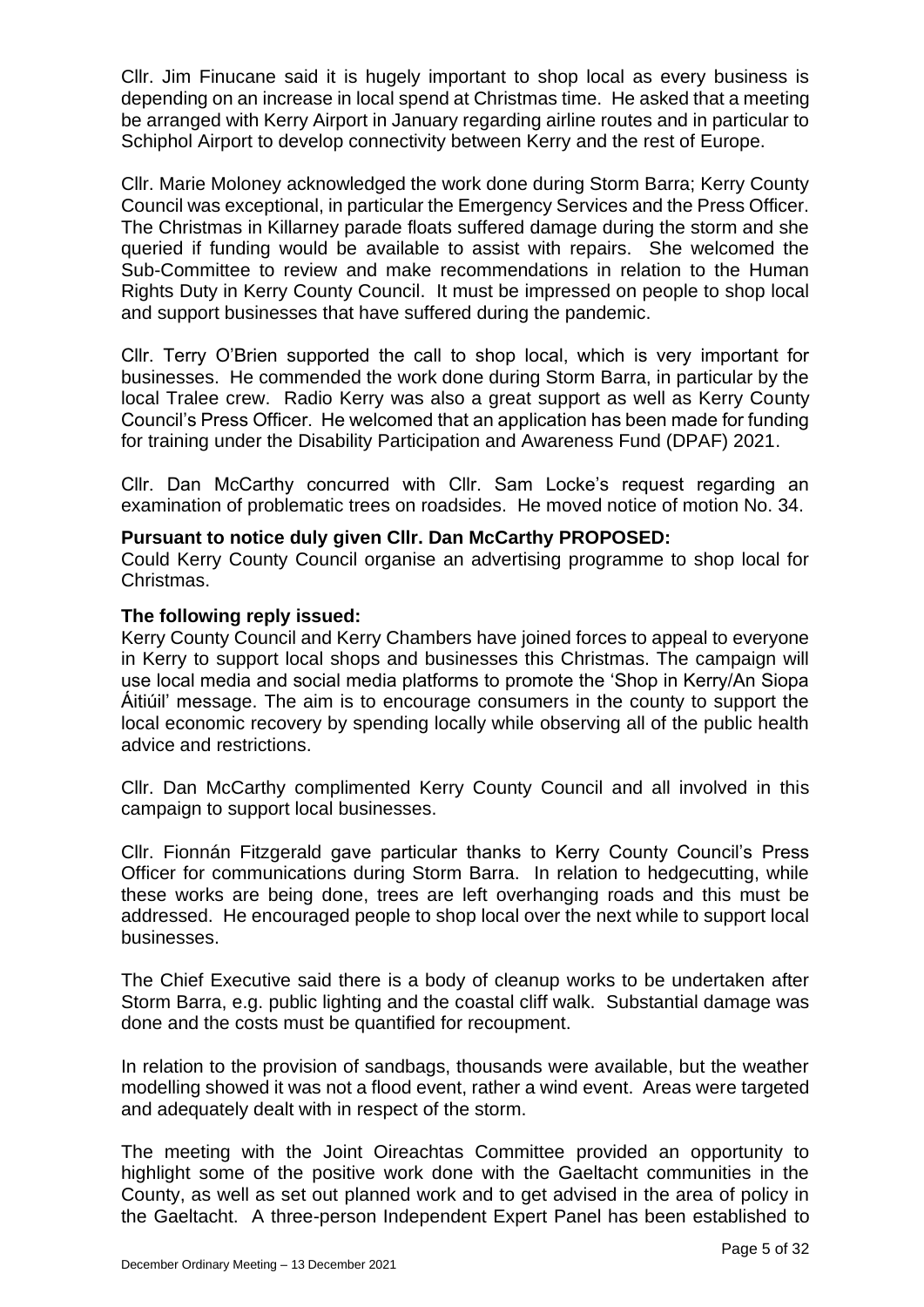advise in specific Irish areas. The Draft County Development Plan was outlined at the meeting in relation to dealing with issues in Gaeltacht areas. The meeting also reviewed services being provided across the Council, there is a huge amount of work being done and there is further work to do.

In relation to planning on the Dingle Peninsula, it is peninsular area, a fragile area with a very high number of environmental designations. The Once-off Rural Housing Policy applies. In the area 80% of planning applications were granted, with a high proportion translating into homes. Kerry County Council is conscious of housing people in the Gaeltacht areas.

As Kerry County Council buildings are being upgraded, accessibility is being accommodated. A €20m Development Grant has been secured and the Caherciveen office is included in the works programme.

In relation to Testing Centres, while it will be raised in discussions with the HSE, it would be helpful for a letter to issue from Council also.

Listry Bridge is important for the county and a request has been included in the Specific Grants with a view to advancing works in 2022.

It is a matter for Kerry Airport to make a submission to the County Development Plan regarding their proposals and objectives in relation to expansion. She suggested that a letter issue from the Elected Members seeking an update from Kerry Airport.

In relation to hedgecutting, trees will be assessed when hedges are being cut, however, it should be noted that this is a matter for the landowner.

# **13.12.2021.05 Polling Scheme for County Kerry**

Mr. C. O'Connor, Director of Services, referred Elected Members to the report on the new Polling Scheme for County Kerry, dated 8 December 2021, which had been circulated to Elected Members. He outlined that the draft scheme was prepared following consultation with the County Registrar and is in line with the existing arrangements in place for the last election, having taken account of the various amendments to legislation covering changes to the Municipal Districts, etc., since the previous scheme was adopted in 2011.

The Draft Scheme was circulated to all Councillors and Oireachtas members and was put on display for a public consultation process for a period of 5 weeks from Friday, 1 October to Friday, 5 November, 2021 at various locations across the county and was also available on the Council website.

No submissions have been received following the public consultation process. The adoption of the new Polling Scheme in accordance with the Electoral Act 1992, Electoral (Amendment) Act 2001, and the Electoral (Polling Scheme) Regulations 2005 is recommended. In accordance with the new Polling Scheme, the commencement date will be 1 January 2022.

On the PROPOSAL of Cllr. Johnnie Wall, SECONDED by Cllr. Michael O'Shea, it was agreed to adopt the new Polling Scheme for County Kerry in accordance with the provisions of the Electoral Act 1992, Electoral (Amendment Act) 2001 and the Electoral (Polling Scheme) Regulations 2005.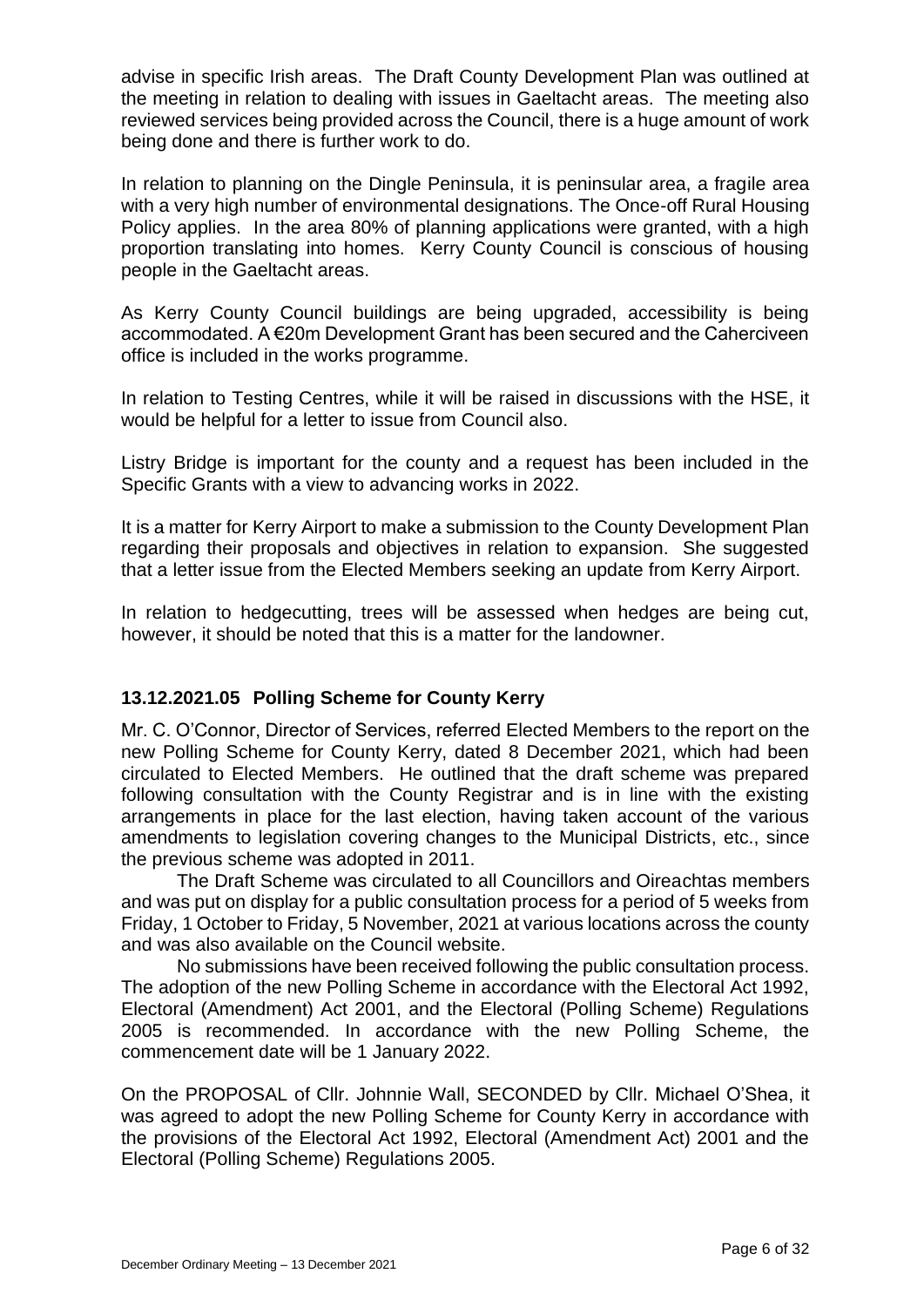# **13.12.2021.06 Change in the Chair of the Culture, Heritage and Gaeltacht SPC**

Mr. C. O'Connor, Director of Services, referred Elected Members to the report dated 8 December 2021 which had been circulated to Elected Members. He outlined that following the Local Elections in 2019 it was agreed that Cllr. Robert Beasley and Cllr. Brendan Cronin would share the Chair of the Culture, Heritage and the Gaeltacht Strategic Policy Committee, with Cllr. Robert Beasley taking the Chair for the first 2½ years.

To give effect to the above, from 1 January 2022, Cllr. Brendan Cronin will take over as Chair of the Culture, Heritage and the Gaeltacht SPC from Cllr. Robert Beasley.

This change will also see Cllr. Cronin replace Cllr. Beasley as a member of the Corporate Policy Group.

S.133(1)(c) of the Local Government Act outlines that where for any period of time, a policy group does not contain a member from a Municipal District, that Municipal District shall select either one of their Elected Members, or the Municipal District Cathaoirleach to represent them on the CPG.

In line with this, Cllr Niall Kelleher had been selected by the Members of Killarney Municipal District to represent Killarney MD on the CPG on 8 July 2020.

Following Cllr. Cronin taking over as Chair of the Culture, Heritage and the Gaeltacht SPC, there is now representation from the Killarney Municipal District on the CPG and consequently Cllr. Kelleher will no longer be required to represent the Municipal District on the CPG.

The report on the change in the Chair of the Culture, Heritage and Gaeltacht SPC dated 8 December 2021, which had been circulated, was noted by the Members.

### **13.12.2021.07 Nomination to the Kerry ETB Music Generation Kerry**

Mr. P. Corkery, Meetings Administrator, outlined that correspondence had been received from Kerry Education and Training Board seeking a nomination from Kerry County Council to Kerry ETB Music Generation Kerry.

On the PROPOSAL of Cllr. Michael O'Shea, SECONDED by Cllr. Fionnán Fitzgerald, Cllr. Johnnie Wall was nominated to the Kerry ETB Music Generation Kerry.

### **13.12.2021.08 Change of Nominee to the Regional Health Forum South**

Mr. Pádraig Corkery, Meetings Administrator, outlined that following the Local Elections in 2019 it was agreed that Cllr. Mike Kennelly and Cllr. Michael Foley would share a nomination to the Regional Health Forum South, with Cllr. Mike Kennelly taking the position for the first 2½ years.

Elected Members noted that to give effect to the above Cllr. Michael Foley will take over the position on the Regional Health Forum South with effect from 13 December 2021.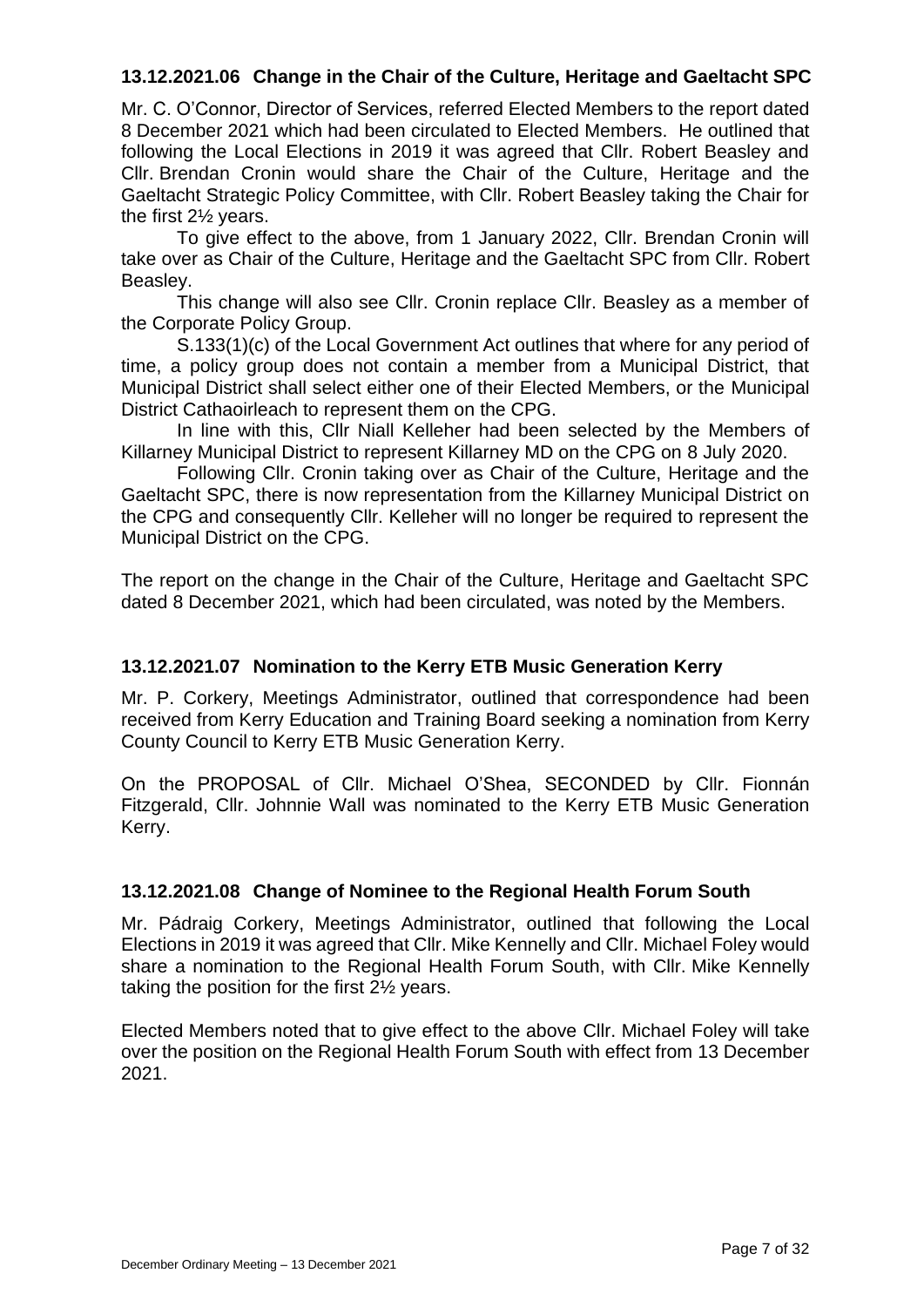# **13.12.2021.09 Presentation on the Promotion of the County**

Cathaoirleach Jimmy Moloney welcomed Ms. B. Fitzgerald, Economic Development Officer, to the meeting and invited Ms. Fitzgerald to make a presentation to the members.

Ms. B. Fitzgerald, Economic Development Officer, made a presentation to the members which included the following:

- Kerry Economic Stakeholders Forum
- Economic Recovery Plan
- Marketing and Promotion of County Kerry. Website: www.discoverkerry.com
- Atlantic Economic Corridor (AEC)
- Supporting Economic Infrastructure

Cathaoirleach Jimmy Moloney welcomed the presentation and thanked Ms. Fitzgerald and the staff of the Economic Development Unit for their work and acknowledged their extensive programme.

Cllr. Jim Finucane said a clear marketing campaign that people can buy into is crucial. Kerry is at the periphery and businesses want links to European hub airports. In order to attract corporate entities, that access is critical. A ferry service to the county could also be considered; opportunities for businesses to export from the county must be maximised.

Cllr. Sam Locke said every opportunity is needed to promote the county. He thanked the Economic Development Unit for their work.

Cllr. Michael Cahill acknowledged the volume of work being carried out by the Economic Development Unit. Hubs are vital to the future economic development of the county. Marketing cannot be emphasised strongly enough, and the Greenways will also need to be marketed going forward.

Cllr. Bobby O'Connell asked what engagement has taken place with the agri-food sector of the county. This is a hugely important sector that was not mentioned in the presentation. He also asked if there has been engagement with the Department of Agriculture.

Cllr. Michael O'Shea said businesses hold the Local Enterprise Office in high esteem for the support provided during the COVID pandemic. To shop local is very important to ensure the survival of local businesses. There is no plan in place for businesses in Kerry that want to expand their business and remain in their current location. Kerry County Council must assist such developing businesses to stay in a location of their choice. Access to the county is also hugely important.

Cllr. Niall O'Callaghan called for more promotion of Kerry by Enterprise Ireland. COVID has shown people can work remotely. It is very important for the county to be promoted in order to get investment.

Cllr. Johnnie Wall said the development portal, discoverkerry.com, is very important as it is where any prospective employer will review the county before investment. More hubs should be created across the county. He expressed concern regarding the promotion of the county by the IDA and said to create employment we must look for investors ourselves.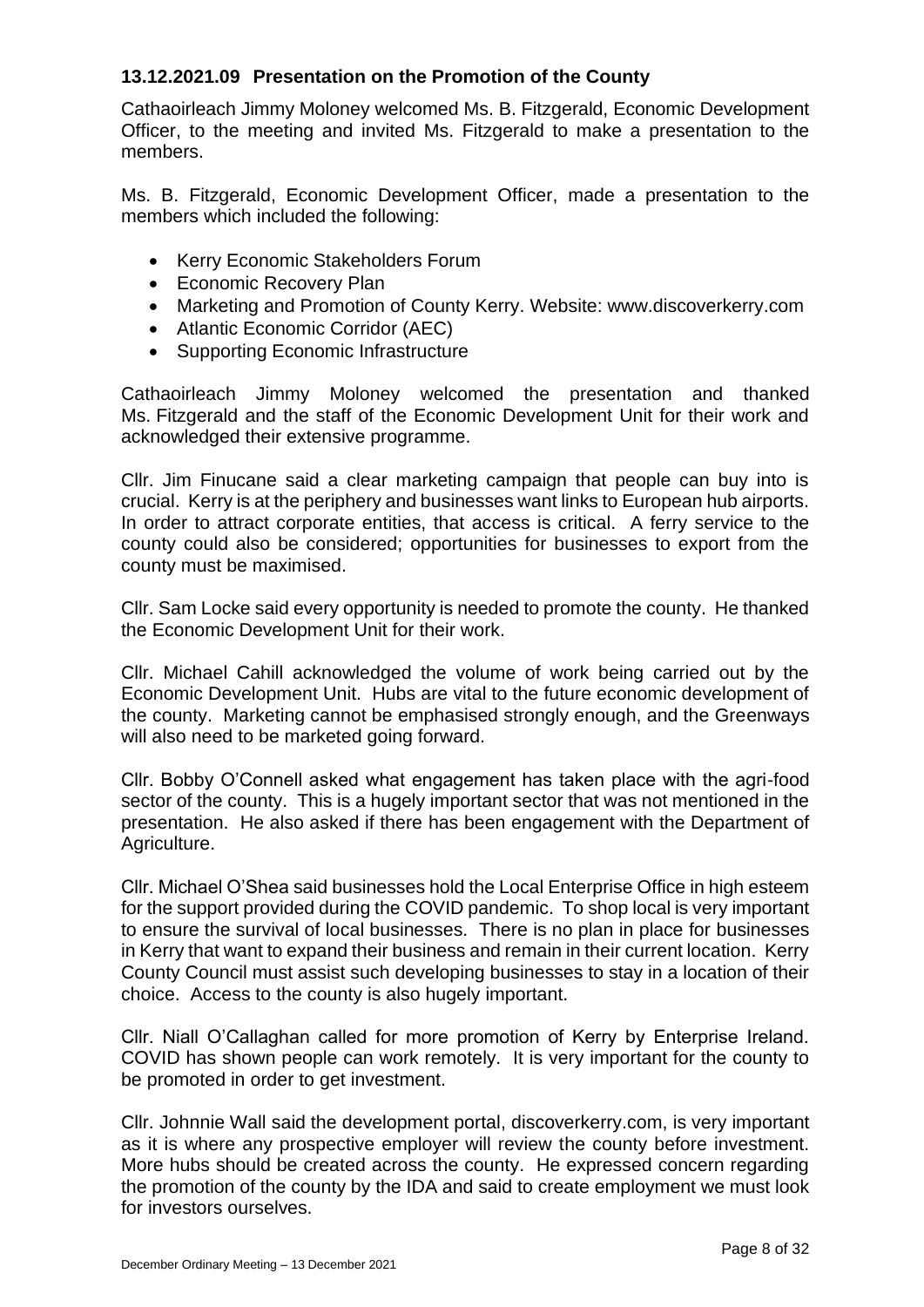Cllr. Aoife Thornton asked that the Wild Atlantic Way form part of the marketing strategy for the Greenways. It is vital that work on the North Kerry Greenway progresses and is completed as soon as possible. Remote working and Broadband form part of any economic strategy. A Strategy Group must be put together regarding broadband service providers. Broadband service is affecting business in Listowel. Broadband and connectivity issues must form part of the work of the Strategy Group.

Cllr. Norma Moriarty said it is sensible to have a cohesive marketing brand. The discoverkerry.com website is a great tool. There should be a link between this website and the workshops for festivals. She supported the call for a meeting with Broadband service providers. Broadband connectivity is impacting on small traders and how they do business.

Cllr. Mike Kennelly commended the work being done by the Economic Development Unit and the support provided to businesses and projects, e.g. Listowel Food Hub. The discoverkerry.com portal is of great use for prospective employers. The Draft County Development Plan is being drawn up and there are obstacles for development in the county. It is vital that people will be able to work in rural Kerry, e.g. in parts of Listowel there is no broadband service. He supported the call for Government to roll out the National Broadband Plan as fast as possible. Up to 25,000 people could lose their jobs when the Wage Subsidy Scheme ends in 2022. Whatever Kerry County Council can do to help businesses is essential, e.g. rates waivers.

Cllr. Breandán Fitzgerald thanked the Economic Development Officer and the team for the help provided to businesses and asked that work on promotion of the county continue.

The Chief Executive echoed and thanked the Elected Members for acknowledging the work of the Economic Development Unit. It is a relatively new role for the Local Authority and enormous strides have been made. It is important that the presentation set out that it is very much a co-ordinated approach with Kerry County Council leading out with private public partners in the Economic Recovery Plan.

With regard to the IDA and Enterprise Ireland, they have been integrated into the Economic Recovery Plan. More visits to the county would be welcome. When there are visits to the county there is strong local co-ordination.

A very important role in the Local Area Plans is designating land for industrial development. Companies that invest in Kerry tend to stay and thrive. Some companies, even during the pandemic, have expanded and grown. This was acknowledged by the Minister for Enterprise on his visit to the county.

With regard to Broadband, there is a lot of coverage in the county. It is accepted there are areas that have difficulties. Kerry County Council will be engaging with the service providers with the Broadband Officer.

In relation to the agricultural sector, there is a lot of engagement with that sector. There has been an enormous amount of work done on local foods development, e.g. Firies and Listowel Food Hubs. There is also engagement with LEADER groups. Kerry County Council is very much involved in supporting the agri-tourism and food promotion sector. It is not the remit of Kerry County Council to be involved directly in agriculture.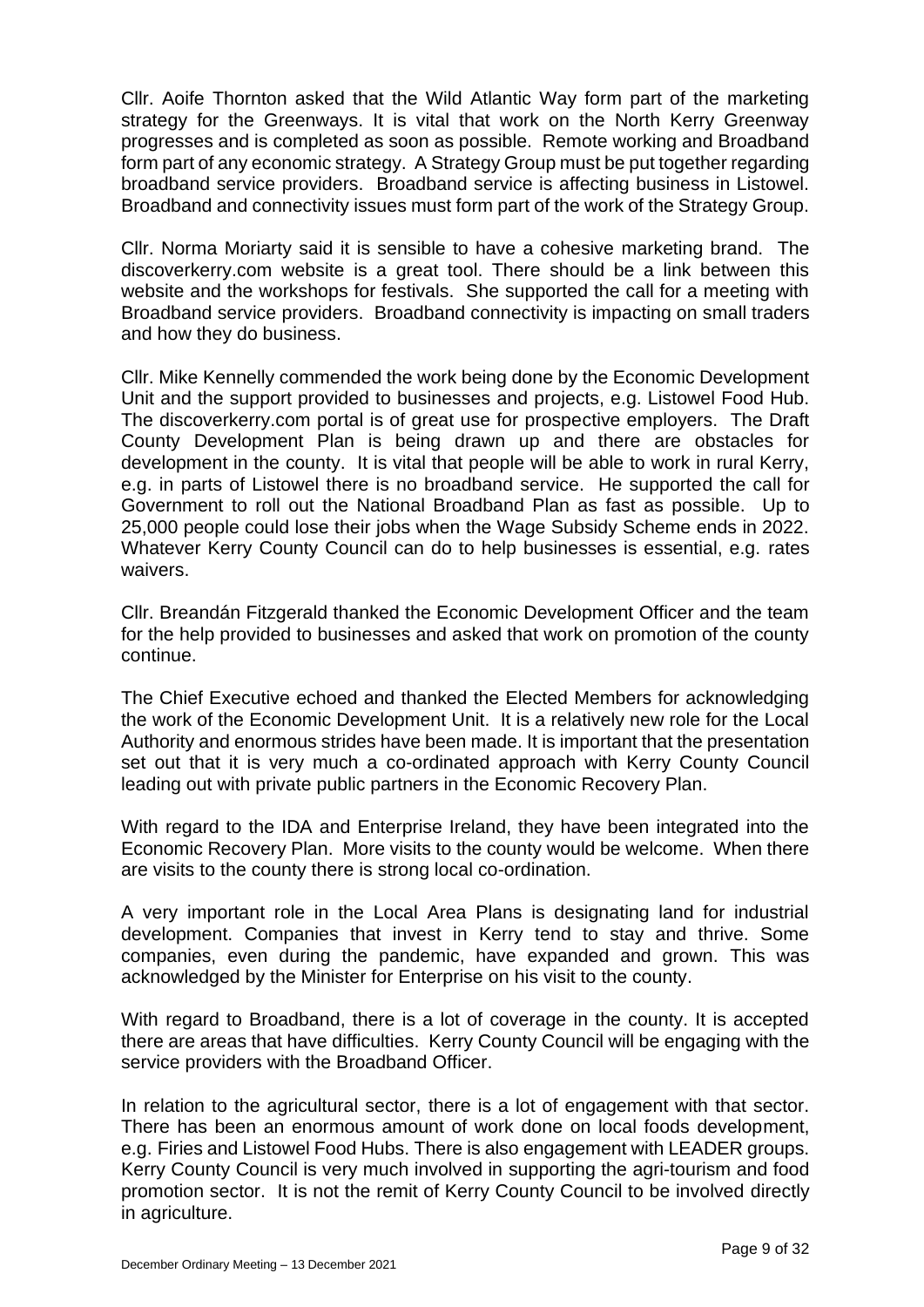Mr. M. Scannell, Director of Services, said an overall branding and marketing project for the county which involves all sectors is currently being developed. There will be a portal that will allow a destination for that marketing to take place. Any business/person wishing to live in Kerry will have this platform to access information. The Discover Kerry website has been very successful, but even the tourism sector recognised they must do more work on that platform to interact with the customer and be broadly based around the world. It is the big names, Wild Atlantic Way and County Kerry, that attract people in the first instance. Kerry County Council has contributed to the agri-food and agri-tech centres. Through direct contribution Kerry County Council has supported development of two food hubs in the county and with supermarkets have developed artisan foods.

Ms. B. Fitzgerald, Economic Development Officer, outlined that there is regular engagement with the Department of Agriculture. There are RDI hubs in Dingle and Sneem, which involves strong engagement with the Department. Enterprise Ireland was a strong supporter of projects. At a national level, policies strongly state that collaboration is key to getting projects up and running. These are tangible projects on the ground supporting employment in Kerry.

# **13.12.2021.10 Report from Chairs of SPCs**

- (a) Report from Cllr. Robert Beasley, SPC Chair, on the meeting of the Culture, Heritage and the Gaeltacht SPC held on 15 October 2021 was noted.
- (b) Report from Cllr. Johnnie Wall, SPC Chair, on the meeting of the Housing SPC held on 25 November 2021 was noted.

# **13.12.2021.11 Approval for the Opening of Tenders**

- (a) On the PROPOSAL of Cllr. Patrick Connor-Scarteen, SECONDED by Cllr. Johnnie Wall, it was agreed to approve the opening of tenders for Eirspan Bridge Management System Framework Agreement Call-Off Lot 2 Request for Tender Task Order No. 326 - Kerry and Cork City Bridges VRS and Expansion Joints Contract 2022 – Closing Date: 1 December 2021.
- (b) On the PROPOSAL of Cllr. Mike Kennelly, SECONDED by Cllr. Donal Grady, it was agreed to approve the opening of tenders for N69 Upper Church Street, Listowel Pavement Improvement Scheme - Closing Date: 8 December 2021.
- (c) On the PROPOSAL of Cllr. Niall O'Callaghan, SECONDED by Cllr. Mikey Sheehy, it was agreed to approve the opening of tenders for Project Assistant for Creative Ireland Kerry County Council – Closing Date: 10 December 2021.
- (d) On the PROPOSAL of Cllr. Michael O'Shea, SECONDED by Cllr. Bobby O'Connell, it was agreed to approve the opening of tenders for Supply & Delivery of 1 No. Self-Propelled Chipping Spreader for Kerry County Council – Closing Date: 12 January 2022.

### **Break**

Cathaoirleach Jimmy Moloney said it was 12.40 p.m. and the meeting would now adjourn for a break and resume at 1.00 p.m.

The meeting adjourned at 12.40 p.m. The meeting resumed at 1.00 p.m.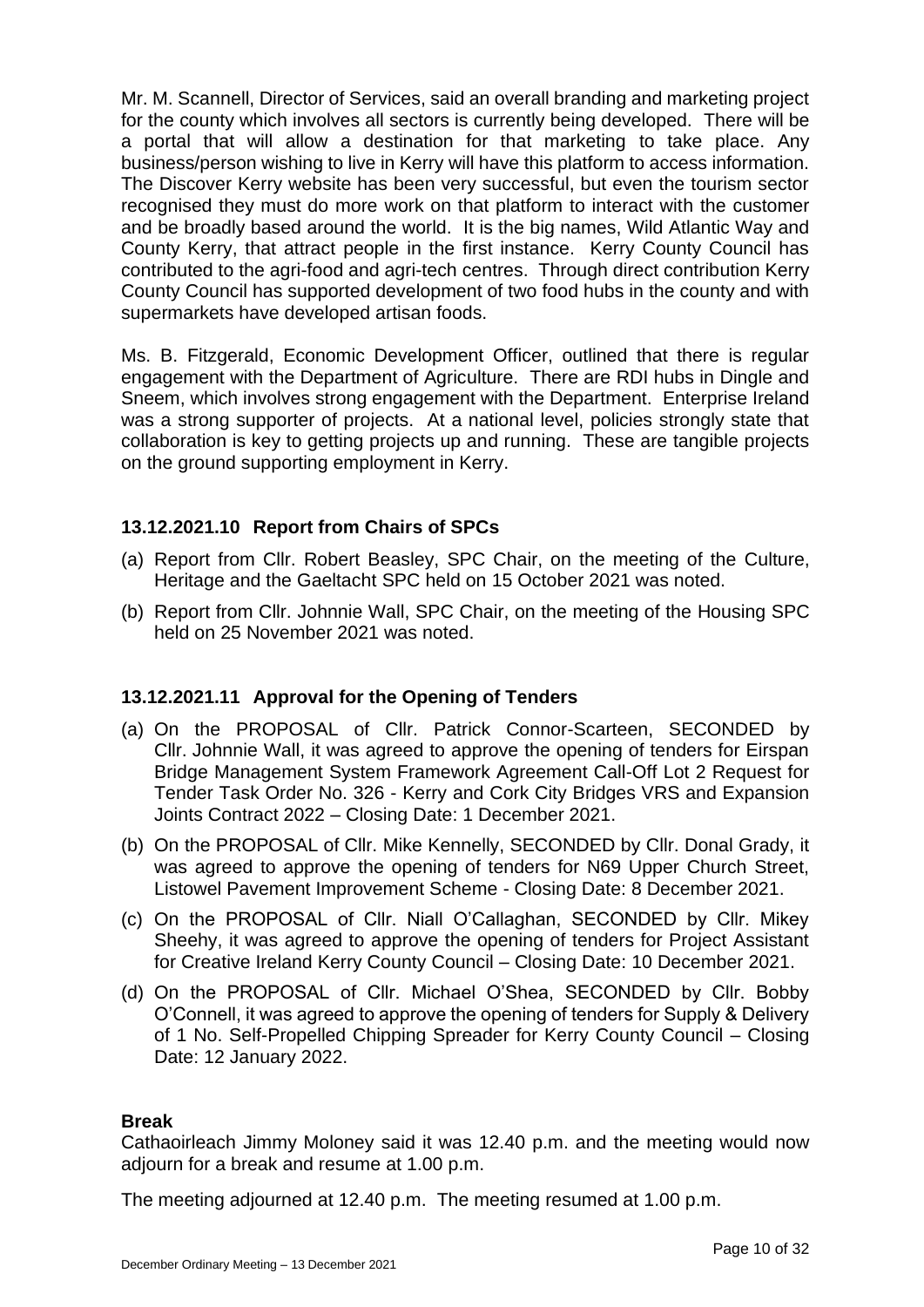## **Emergency Motion**

## **Pursuant to notice duly given Cllr. Charlie Farrelly, Cllr. Michael Foley, Cllr. Niall Kelleher and Cllr. Norma Moriarty (the four Kerry County Council Members of the Kerry LCDC and LAG) PROPOSED:**

That this authority call on the Minister for Agriculture Food & Marine, Mr. Charlie McConalogue and Minister for Rural & Community Development, Ms. Heather Humphreys, to revisit the allocations under CAP to ensure that the LEADER Budget is increased to €389 million over the 2023-2027 period. The increase can be achieved if the maximum permissible exchequer co-funding rate of 80% is applied.

Cllr. Norma Moriarty said this fund has been savagely cut from previous programmes. The LCDC has done good work on the ground and on good quality projects. Efforts will be stymied without further funding.

Cllr. Michael Foley SECONDED this motion and said LEADER funding is vital for rural areas. Community and Voluntary Groups rely on this funding for projects that improve the aesthetics of an area.

## **13.12.2021.12 Notices of Motion**

Cathaoirleach Jimmy Moloney asked that Members attending online use the 'raise hand' icon when they wish to second a motion.

### **1. Provision of 1-Bed Properties**

# **Pursuant to notice duly given Cllr. Aoife Thornton PROPOSED:**

Can Kerry County Council provide their plan for one bed properties in our towns and villages in Kerry.

### **The following reply issued:**

The Housing Department continues to actively pursue all options to secure accommodation for persons qualified for one bedrooms units of accommodation. The Housing for All plan requires all Local authorities to prepare a Housing Delivery Action plan by December 2021. The Action Plan was considered at the Special Meeting held on 3rd December.

Ongoing updates and progress reports will form part of Housing Reports to MD Meetings going forward.

Cllr. Aoife Thornton acknowledged the information provided to Elected Members at the Special Meeting on the Housing for All Plan. She also acknowledged that at this time the Action Plan regarding 1-Bed units cannot be set out formally. There are particular observations regarding 1-Bed units. 52% of housing need in Listowel is 1-Bed; nearly 80% is 1-Bed and 2-Bed. It is not acceptable that people are being offered 3-Bed properties within a couple of years, while people are waiting 11 plus years for a 1-Bed property. The Department must review the way houses are allocated. Particularly vulnerable people and older people cannot be left wait for such a long time on the housing list. It is acknowledged that there is a lot of work ongoing within the Housing Department. However, an update on the programme and a more definitive timeline is required in relation to the delivery of 1-Bed and 2-Bed properties.

Cllr. Norma Moriarty SECONDED this motion.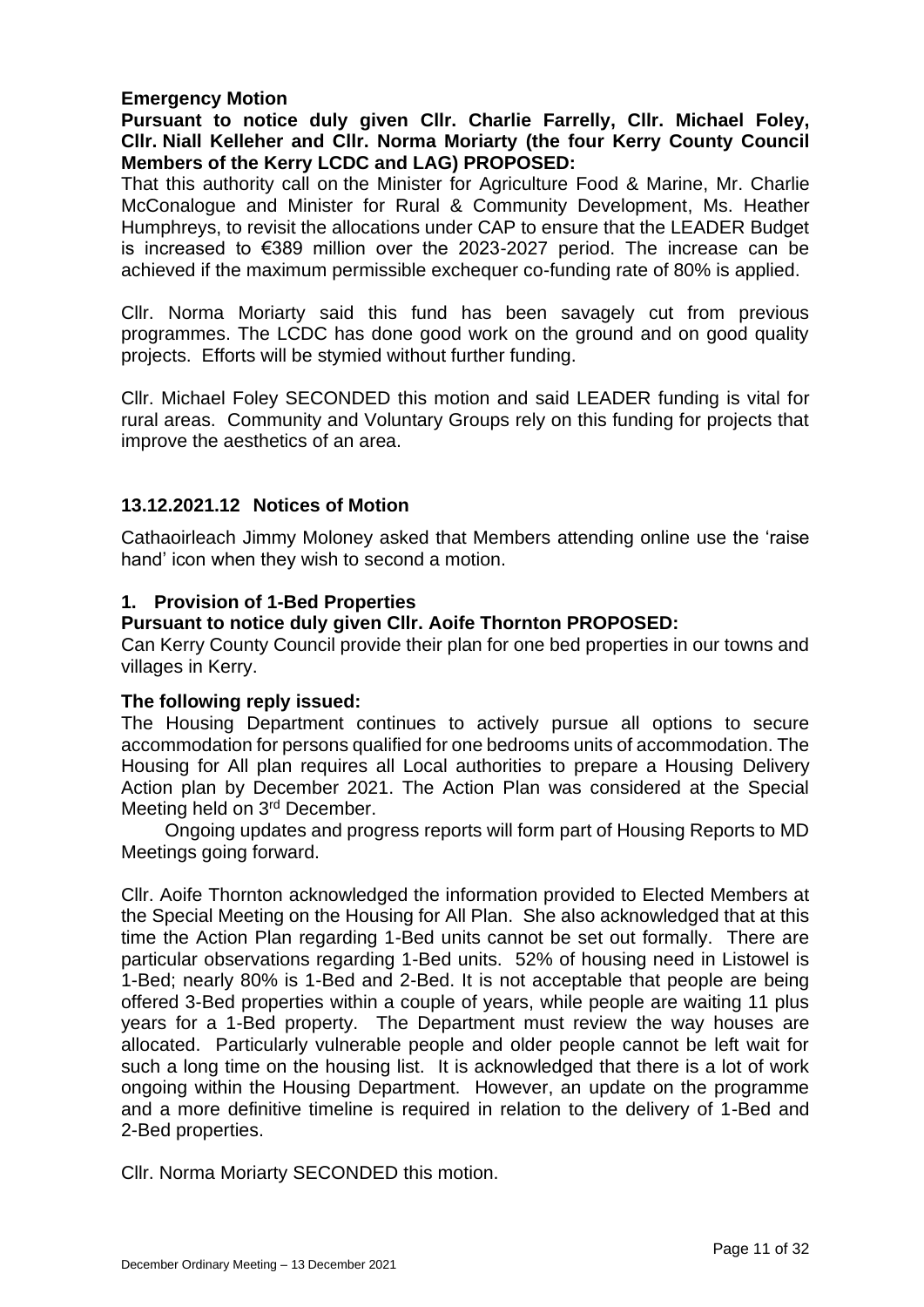# **2. Meeting with Minister for Health regarding UHK**

# **Pursuant to notice duly given Cllr. Robert Beasley PROPOSED:**

That Kerry County Council invite Minister of Health, Stephen Donnelly to address the Council in relation to the situation at University Hospital Kerry.

## **Mr. P. Corkery stated this is a matter for consideration by the members.**

Cllr. Robert Beasley said there are ongoing problems in University Hospital Kerry and numerous calls have been made on the Minister to address this situation. UHK serves Kerry, West Limerick and North Cork. There has been a subtle trend to downgrade UHK. There is a need for a review of management at UHK and the Minister must come to Kerry to meet with nurses, consultants and staff. The people of Kerry are dependent on this hospital and deserve a quality service.

Cathaoirleach Jimmy Moloney said there is agreement with the sentiment of this motion.

## **3. Kenmare Inner Relief Road**

## **Pursuant to notice duly given Cllr. Johnny Healy-Rae PROPOSED:**

That Kerry County Council proceed to design and with a view to a funding mechanism to complete the Kenmare Inner Relief Road as places like Kanturk were finished lately which has similar status.

### **The following reply issued:**

Kerry County Council has made a submission to the Department of Transport for funding under the "Specific Improvement Grant Scheme" to allow for the design of a number of strategic road projects in the county, including the Kenmare Relief Road Phase 2. Subject to securing funding the Council will prepare and submit a preliminary appraisal report, in accordance with the provisions of the Public Spending Code, and commence the design of the scheme

Cllr. Johnny Healy-Rae said the first half of the relief road is welcome and useful to a point, in that it is diverting traffic to a narrow road. It has limited use until the second half of the relief road is in place. It appears that it will be a slow process. He asked that everything be done to progress this project along with the Kenmare Sewerage Scheme, as both projects would make a great difference to the town.

Cllr. Patrick Connor-Scarteen SECONDED this motion.

### **4. South Kerry Greenway**

# **Pursuant to notice duly given Cllr. Michael Cahill PROPOSED:**

I propose that, as soon as we receive the final go ahead for the South Kerry Greenway, that Kerry County Council first and foremost work to resolve the planning issues in respect of the 2 sections that were refused by An Board Pleanála i.e. Over the Water and from Caherciveen town down to Renard Point, and plan that all of Kerry's Walkways, Cycleways and Greenways be connected up as one, so that this County can be explored and enjoyed safely in the open air in an environmentally friendly manner.

### **The following reply issued:**

Leave to appeal the decision of An Bord Pleanála in relation to the South Kerry Greenway is currently listed for consideration by the Supreme Court. The Council will consider the further development of the scheme, having regard to the decision of the Court.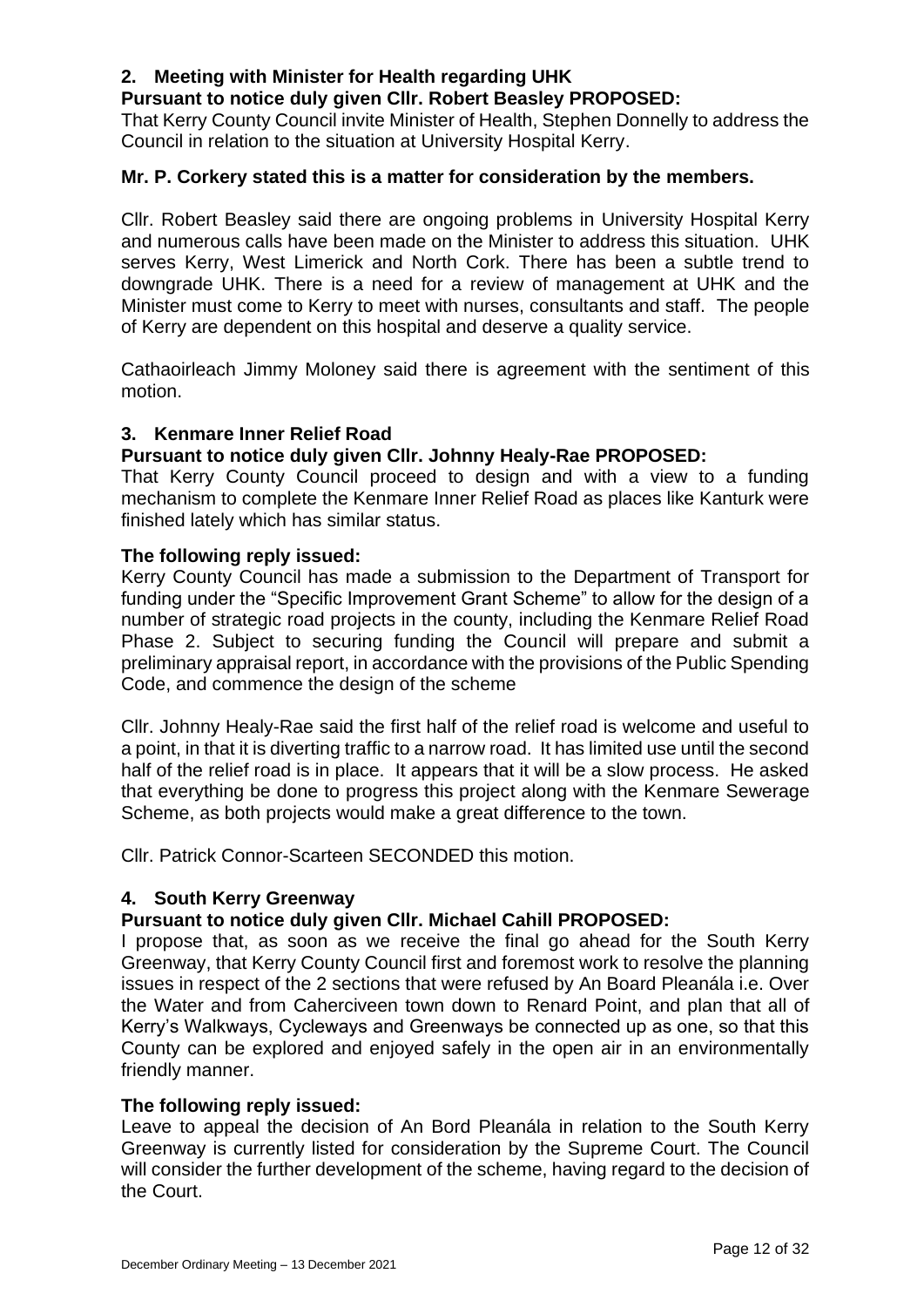Cllr. Michael Cahill proposed that all cycleways be linked to Killarney, including the Ring of Kerry. All Kerry's Greenways should be connected as one so people can explore the county safely and it would be of great benefit to the county.

Cllr. Patrick Connor-Scarteen SECONDED this motion.

## **5. Planning Permission on National Routes**

## **Pursuant to notice duly given Cllr. Mike Kennelly PROPOSED:**

That Kerry County Council calls on the Department of Transport and the National Roads Authority to address and change the National Guidelines in relation to planning permission guidelines preventing families from building on lands currently with an existing access onto our National Routes.

## **Mr. P. Corkery stated this is a matter for consideration by the members.**

Cllr. Mike Kennelly said families are affected by these guidelines and unable to build on their own land, even with an existing access laneway in place. These guidelines must be changed.

Cllr. Jackie Healy-Rae SECONDED this motion.

## **6. Book of Parking Tickets**

## **Pursuant to notice duly given Cllr. Jim Finucane PROPOSED:**

That Kerry County Council introduce a County based book of parking tickets that could be utilised in any carpark or any street parking throughout the County. These books are also popular as incentives for businesses to give to their customers and in particular to elderly people who often have difficulty, particularly when street based parking machines are out of order.

### **The following reply issued:**

Kerry County Council has received tenders for the upgrade of Parking Meters across the county and will be in a position to award the contract early in 2022. Allied to this, the Council is examining the feasibility of a Parking App that will allow for the payment of parking across the county and will enable participating businesses to purchase tickets to provide to their customers.

Cllr. Jim Finucane said books of parking tickets that are available are not very well publicised and asked that a campaign be undertaken to advertise outlets that sell these books of tickets. Parking meter machines are often out of order and these tickets provide a simple way of making parking easier.

Cllr. Mike Kennelly SECONDED this motion.

Cllr. Mikey Sheehy moved notice of motion no. 32.

### **Pursuant to notice duly given Cllr. Mikey Sheehy PROPOSED:**

What is the up-to-date position on the roll out of Smart/Contactless Parking Meters throughout the County in each Municipal District.

### **The following reply issued:**

Kerry County Council has a programme in place for the for the upgrading of parking meters throughout the county, which will provide for cashless / contactless payments and are solar powered.

The first phase of the project was rolled out in Killarney in 2019 and the second phase for the remainder of the county is now being implemented. Tenders for the provision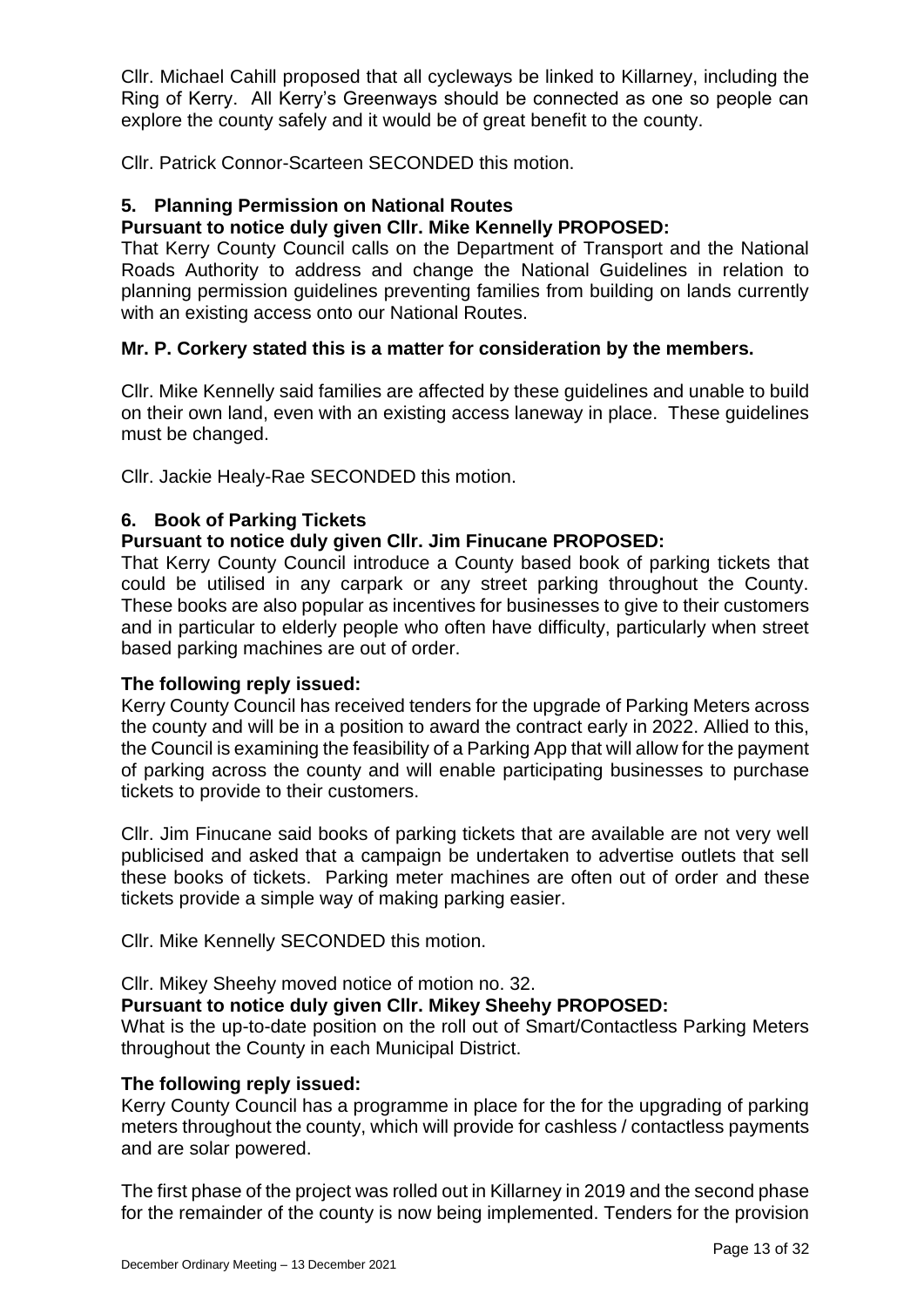of new parking meters in Tralee, Dingle, Listowel and Ballybunion have been received and are currently being assessed. The contract will be awarded early in 2022.

Allied to this, the Council is examining the feasibility of a Parking App that will allow for the payment of parking across the county.

Cllr. Mikey Sheehy supported Cllr. Jim Finucane's motion and said a lot of people like to have the book of tickets in their car. It also means that it is easier for people to park in the town centre and businesses benefit. There must also be a move towards smart parking meters; it's about accessibility and easier parking.

Cllr. Johnnie Wall SECONDED this motion.

# **7. Housing Retrofit Programme**

## **Pursuant to notice duly given Cllr. Johnnie Wall PROPOSED:**

I propose that, for 2022, Kerry County Council designate a 'single point of contact' technical staff member with responsibility to deliver our ongoing Retrofit Programme. It seems to me incomprehensible that Kerry County Council did not avail of its allotted grant of €1,380,000 for 2021, money which could have easily been used to bring some of our old housing stock up to modern standards and for the most part it is elderly people who are living in our housing stock which does not meet modern thermal and heating standards. This money could have also helped re-commission some of our voids, thus helping to alleviate some pressure on our Housing List, and give families in need some proper accommodation, with the added benefit of ending the blight of 'barricaded-up' houses which is a feature of some estates in our care.

### **The following reply issued:**

The Council has a designated Technical Contact person. This programme is currently managed under Frank Hartnett Senior Engineer.

In 2021, the Department of Housing, Local Government & Heritage (DHLGH) launched the *2021 Energy Efficiency Retrofit Programme* designed around the Programme for Government (PfG) commitment that calls for the 'retrofit' of 500,000 homes to a B2/Cost Optimal Equivalent (BER) standard by 2030, of which, approximately 36,500 homes are expected to be local authority owned homes. It is intended that this is a 10 year rolling programme.

This revision requires local authorities to move to a 'deeper retrofit' programme. The programme provides for a significant upscaling in the level of energy works that can potentially be addressed and focuses on ensuring that the fabric of the home is upgraded, and an energy efficient heating system is provided.

Kerry County Council are obliged under this government 10-year program to begin upgrading their Social Houses to be more energy efficient. This programme represents a significant opportunity for Council tenants to benefit from these upgrades, to improve the quality of life and reduce heating costs. The works required to individual dwellings would vary, will be designed by external specialists, and can include variations of the following:

- Heating systems upgrade.
- Heating Controls upgrade.
- Wall and attic insulation.
- External wall insulation.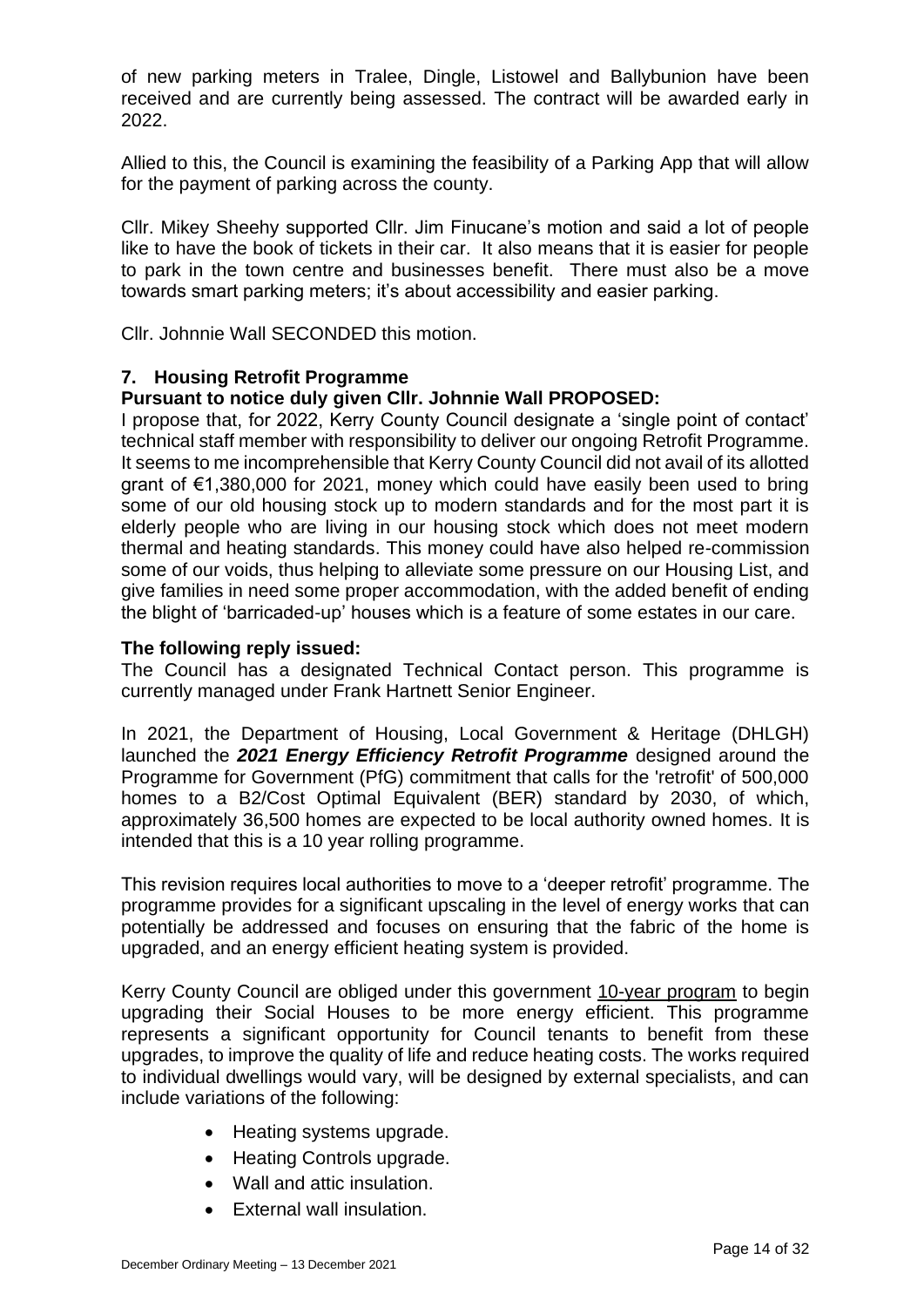- Removal of fireplaces/stoves/ranges and blocking of chimneys.
- Internal dry lining.
- Installation of underfloor heating.

Unfortunately, this programme has become delayed due to issues surrounding the process of completing these works as laid out by the DHLGH.

The process is complex involving multiple considerations. It was generally accepted that across the sector the process for 2021 was new, likely to encountered issues and delays but that the initial experiences would lead to a more streamlined programme into future years.

A number of primary areas of delay were encountered.

One of the conditions required by the Department was that Local Authorities were required to invite Obligated Parties to participate in and assist with the execution of the Energy Efficiency Retrofitting Programme. Obligated Parties are generally companies who sell large amounts of energy, and they have targets under the Energy Efficiency Obligation Scheme (EEOS). Obligated parties offer supports to make homes or businesses more energy efficient. For every unit of energy saved through these projects, they achieve energy credits towards their targets. This will help Ireland to reach national and European energy saving targets. If one completes energy efficiency upgrades to their property, this automatically generates certain Carbon Credits. Obligated Parties will purchase these Carbon Credits from you at a market price or provide technical services of which the DHLGH recommended a minimum selection thereof. The process involved in the procurement of the required external Obligated Parties resulted in considerable delays. The successful initial tender eventually did not proceed, and the matter had to proceed to the next available tenderer. The necessary work had commenced in September, but the programme has been delayed due to this.

In addition, the level of funding available provides for KCC an average spend of €27,000 per dwelling. This was difficult to achieve when most older dwellings would require energy upgrade works in the region of €45-50,000 to achieve the required uplift in energy performance as laid out by the department in order to be eligible for the programme. Accordingly, matching properties had to be found that required minimal works to match up to properties that required full suites of work to qualify. This balancing means that the programme does not provide fully for a thorough programme without significant local funding requirements which are not currently in place. Properties that required the full suite of works could not be tenanted due to the amount and nature of the works required. These requirements also mean that it makes sense that this programme would be closely aligned with the Voids programme. However, this introduces additional risks on delivery.

The delays and difficulties encountered with the commencement of this programme are common across all Local Authorities. The programme is however underway and a number of units completed and the programme will continue into 2022.

Cllr. Johnnie Wall said €1.38m was allocated for 2021 and it has been lost because houses were not retrofitted. He called for retrofitting work to commence in 2022 and a programme to be in place for these houses. Many old housing estates across the county need to be retrofitted. He asked if monies that were unused can be brought forward to 2022.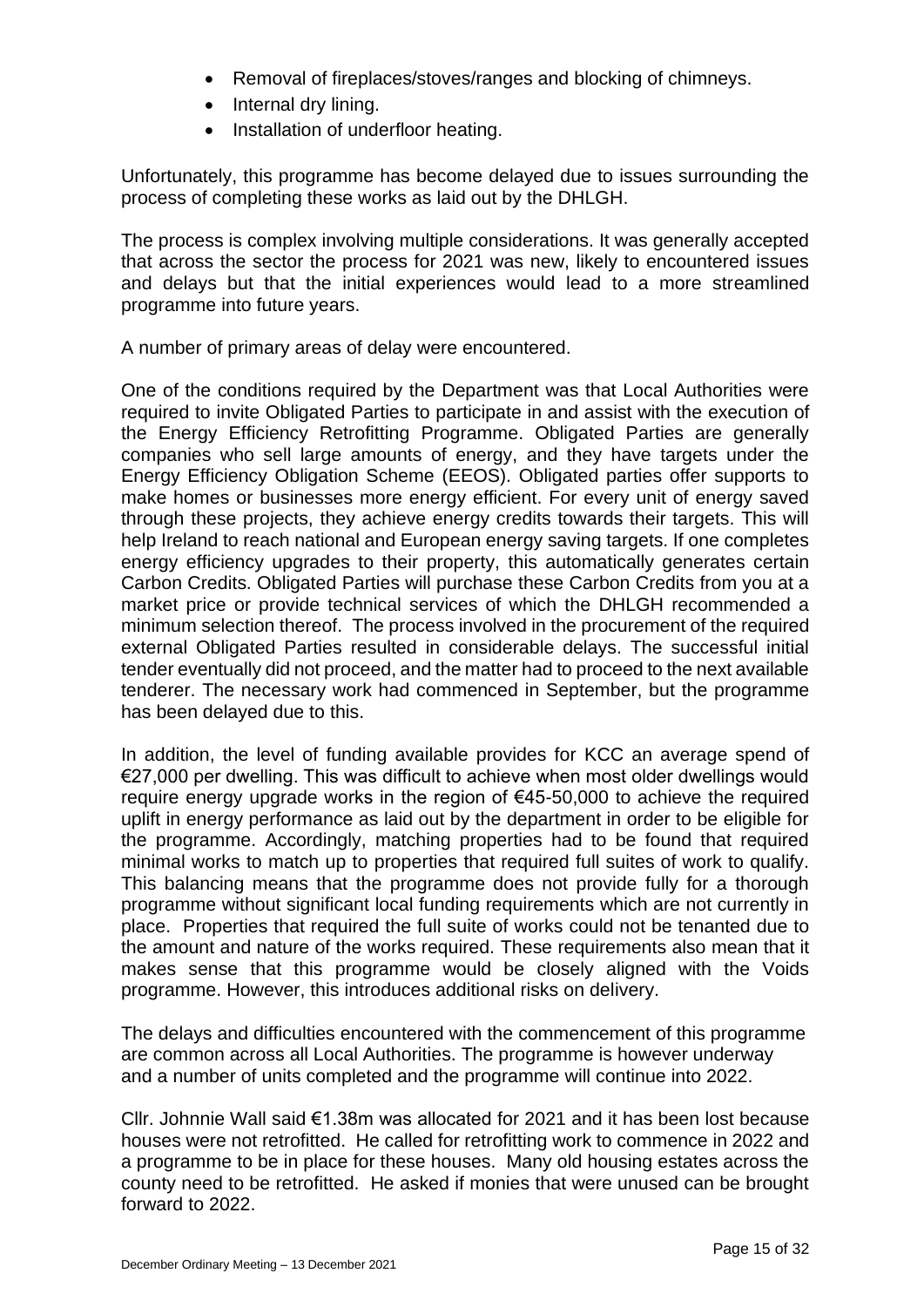Mr. M. O'Donoghue, Director of Services, said this programme only commenced in 2021 and it is a complex system. It is not just a grant system, there are conditions that apply. A full retrofit can cost up to €60,000 and this is not a user-friendly system. There are significant risks around loans that Local Authorities have to invest in to get the work done. There are also issues regarding doing the work with a tenant in situ. 2021 was the first year of a 10-year programme. A number of properties have been completed in 2021 and a number are ongoing. The programme has commenced and will continue.

Cllr. Johnnie Wall said he appreciates that this is a new initiative, however, he would still like to see Kerry County Council's programme for the coming year.

# **8. COVID Testing Centres**

# **Pursuant to notice duly given Cllr. John O'Donoghue PROPOSED:**

Given the recent surge in COVID-19 cases and the delays being experienced by so many in getting a PCR test, that this Council would call on the HSE to reopen testing centres in all major towns in the County.

# **Mr. P. Corkery stated this is a matter for consideration by the members.**

Cllr. John O'Donoghue said we are constantly being reminded by the HSE of the importance of maintaining COVID protocols and of what to do should we experience any symptoms. As well as isolating, the next most important step is to book a PCR test. The current delays being experienced by people waiting for a test are far from ideal. He called on the HSE to consider reopening testing centres in all major towns within the county, at the very least until the end of January. People are currently living in fear of contracting COVID-19 and a quicker turnaround time when booking tests would greatly help alleviate these fears. A huge surge in numbers seeking a test around the festive period is expected and reopening these test centres would be a hugely proactive step in the fight against this Pandemic.

# Cllr. Dan McCarthy moved notice of motion No. 20.

# **Pursuant to notice duly given Cllr. Dan McCarthy PROPOSED:**

Could Kerry County Council apply to the relevant authorities for more COVID Testing Centres in the County.

# **Mr. P. Corkery stated this is a matter for consideration by the members.**

Cllr. Dan McCarthy echoed Cllr. John O'Donoghue's sentiments and said more COVID Testing Centres should be opened as people across the county are required to travel far distances to get tests.

# Cllr. Breandán Fitzgerald moved notice of motion no. 27.

# **Pursuant to notice duly given Cllr. Breandán Fitzgerald PROPOSED:**

That Kerry County Council continue to provide leadership in the fight against COVID-19 and encourage all our communities to continue to do the simple things that stop the spread of the coronavirus - Wash, Cover, Avoid, Clean, Stop, Distance.

### **The following reply issued:**

The Public Health message on measures to control the risk of spread of COVID in the south west region is co-ordinated by the Inter Agency Emergency Management Office, which has representatives from the emergency response agencies in the region (the 3 local authorities, An Garda Síochána and the HSE). Regular messaging is issued through local media, social media and the PPN networks.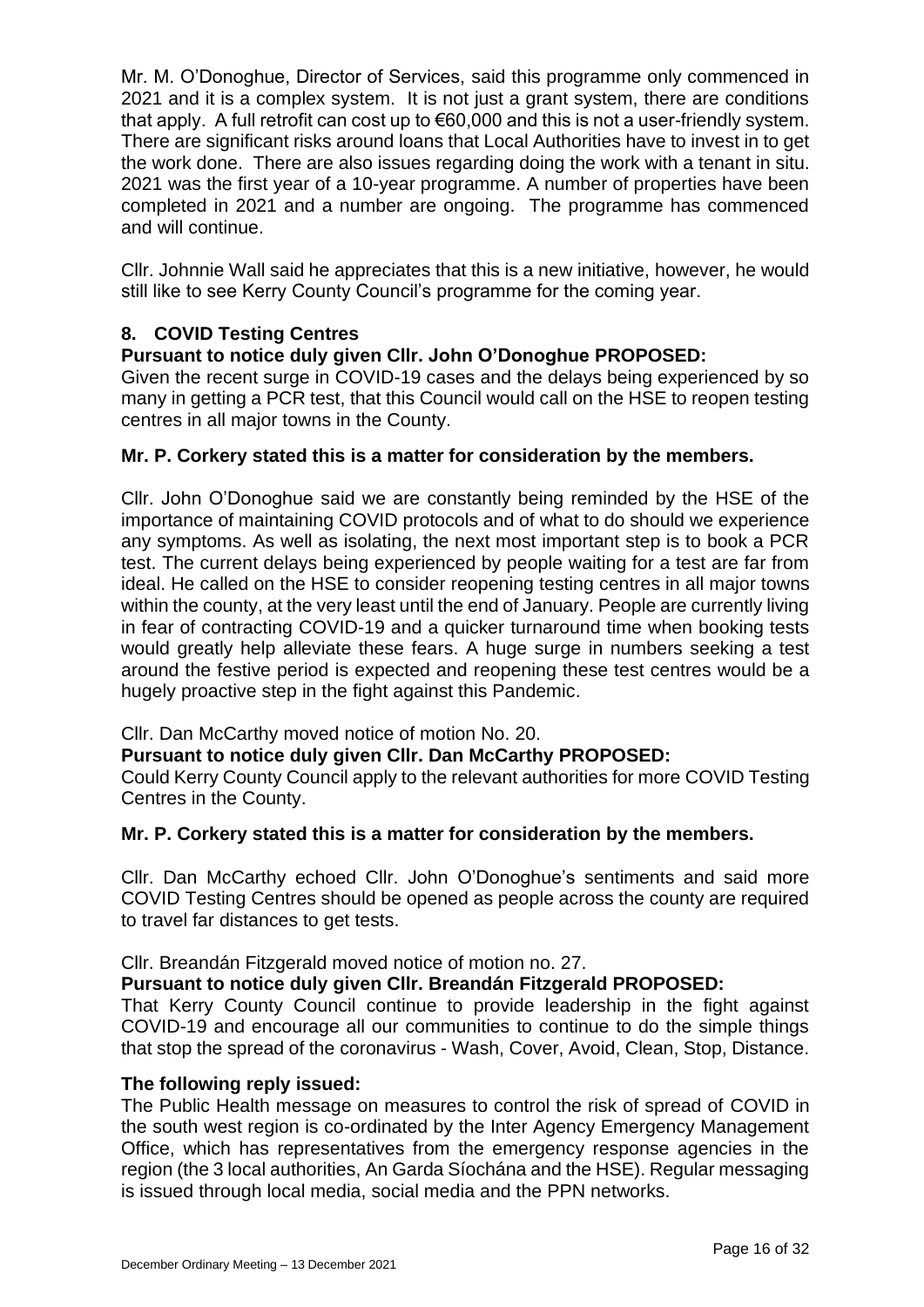Kerry County Council has implemented significant measures in our workplace to promote a safe environment for staff, members and customers, which are regularly reviewed and amended having regard to the current public health advice and direction from the Government.

The Council has also provided support to communities organizing events and festivals, in advising of safety measures required, particularly in relation to the control of the spread of COVID.

The Council will continue to promote the public health guidance on controlling the risk of spread of COVID.

Cllr. Breandán Fitzgerald agreed with sentiments expressed and said the message to continue doing the simple things - Wash, Cover, Avoid, Clean, Stop, Distance – remains as important as ever.

Cllr. Mikey Sheehy SECONDED this motion.

# **9. 'See Something Say Something' Campaign**

## **Pursuant to notice duly given Cllr. Tom Barry PROPOSED:**

That Kerry County Council will contact An Garda Síochána and ask them to expand the roll out of the 'See Something Say Something' campaign to areas outside of our major towns.

## **Mr. P. Corkery stated this is a matter for consideration by the members.**

Cllr. Tom Barry welcomed that this scheme is being rolled out in Listowel. This gives communities an opportunity to get involved in policing their own area. Kerry County Council should buy in to the 'See Something Say Something' campaign as it could be used by to combat fly-tipping.

Cathaoirleach Jimmy Moloney SECONDED this motion.

# **10. Town & Village Renewal Officer**

### **Pursuant to notice duly given Cllr. Patrick Connor-Scarteen PROPOSED:**

That Kerry County Council appoint a dedicated Town & Village Renewal Officer to deal with issues such as dereliction, to liaise with Town Renewal Groups, capitalise upon the Town Centre First Strategy, etc.

### **The following reply issued:**

Kerry County Council fully supports the implementation of the Town Centre First Strategy and relevant policies are included in both the Economic Recovery plan and the recently published Draft County Development Plan to strengthen the role of town and village centres as destinations, centres of commerce and community and service activity. The detailed roll-out of the Town Centre First has yet to be confirmed, but there is expected to be resources allocated to local authorities to implement the strategy and to continue and strengthen the engagement already taking place at municipal district level with the various chamber alliances and community groups throughout the County.

Cllr. Patrick Connor-Scarteen said Kerry County Council has been very good in sourcing funding. Vacant and derelict sites need to be addressed and to encourage people to live in towns again. A designated officer with appropriate supports is needed; Kerry County Council has plenty staff with expertise, knowledge and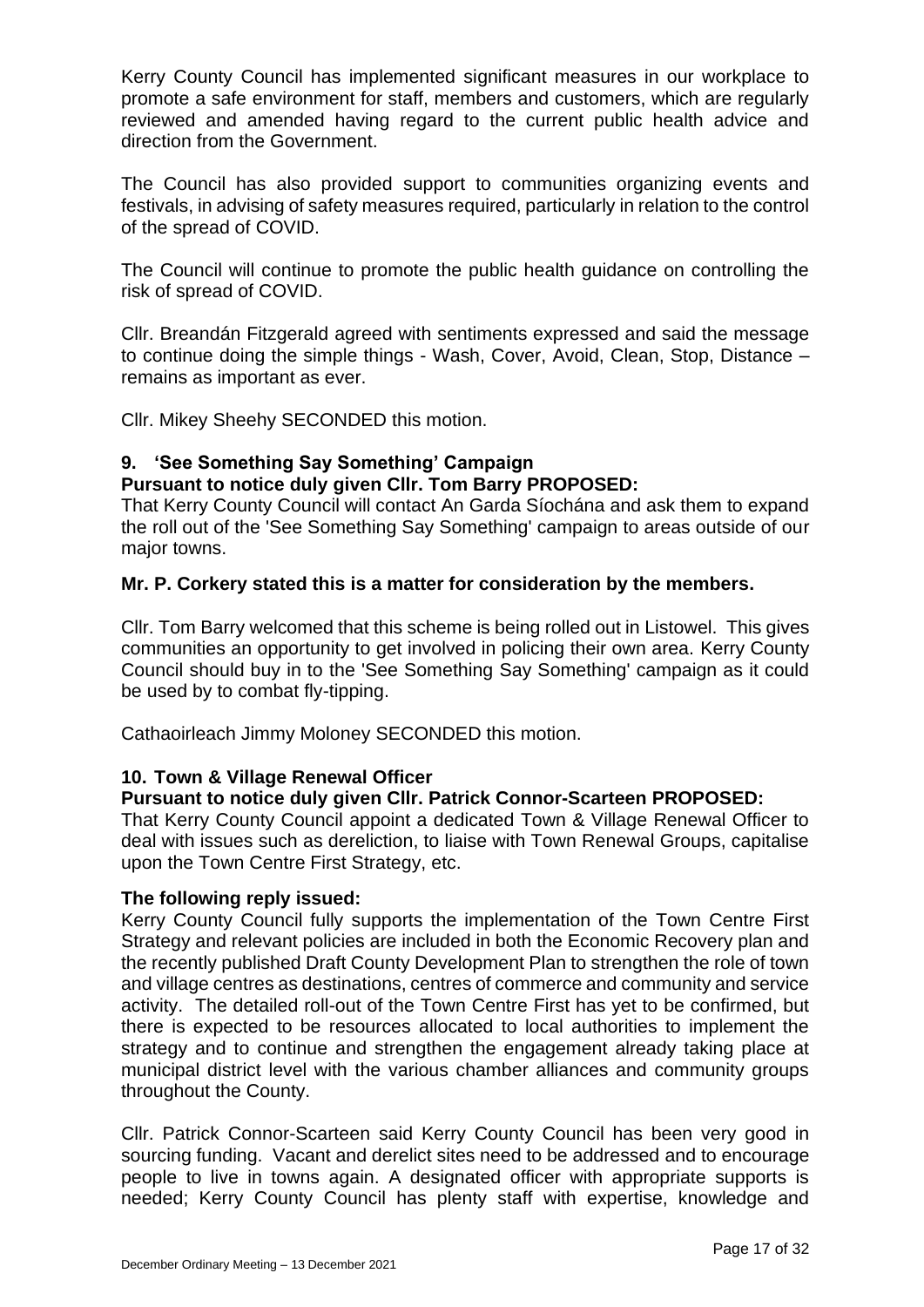experience and someone should be appointed to this role. He asked if there is a list of derelict/vacant sites in each Municipal District with targets set per year.

The Chief Executive said details of the Town Centre First Strategy are awaited and it is expected resources will be allocated to the Local Authority. When details become available, we will revert to Elected Members. Some work has been done across the county on derelict sites.

## **11. Energy Efficiency Retrofitting Programme**

### **Pursuant to notice duly given Cllr. Michael Foley PROPOSED:**

Has Kerry County Council carried out a comprehensive survey of their overall housing stock on foot of the Energy Efficiency Retrofitting Programme.

### **The following reply issued:**

A full stock survey has not been completed for all Council stock. Limited surveys have been carried out for some older stock. There is a significant cost associated with a full stock survey and a formal review is ongoing nationally on how this critical work will be addressed within the ongoing review of the Voids/ Maintenance programmes and how this work will be funded.

Kerry County Council continuously carries out surveys of their housing stock in relation to Energy Efficiency under the BER (Building Energy Rating) survey processes. Most dwellings in Kerry County Councils housing stock have BER ratings and these ratings along with local management knowledge is used in the preselection of dwellings to be assessed further for eligibility to be included in the Energy Efficiency Retrofitting Programme.

Cllr. Michael Foley said it is vital that the Council carry out a full assessment of their housing stock to ensure that application is made for the appropriate funding to increase the BER of Council properties. He said he understands the Council drew down €1.38 million under the scheme this year but no social houses in the county have been retrofitted to date. He expressed disappointment at the explanation around retrofitting given by Mr. M. O'Donoghue, Director of Housing, to Cllr. Wall's motion. When these schemes are announced there is huge fanfare and then to hear they are bogged down in bureaucracy is very disappointing.

He recognised that the majority of Kerry County Council's social housing stock is energy efficient, but there are a number that lack efficiency. Tenants who are living in those properties are in contact on a daily basis requesting issues to be resolved from poor ventilation, inadequate heating and replacement of windows and doors.

The one issue it is hoped the retrofitting programme will resolve is that of the replacement of handles and hinges on PVC windows. Unfortunately to date any request for these works have been referred to the tenant's handbook which states this is the tenant's responsibility. To make council housing stock more energy efficient the issue with PVC windows and doors which are in most properties over 20 years must be addressed in the retrofitting programme.

Cllr. Maura Healy-Rae moved notice of motion no. 16.

## **Pursuant to notice duly given Cllr. Maura Healy-Rae PROPOSED:**

To ask Kerry County Council are vacant properties being retrofitted before they are reallocated. If yes, how much funding is available for such works and how long will that process take to retrofit all vacant properties.

### **The following reply issued:**

Kerry County Council comply with all building regulations and codes of practice including S.R. 54:2014 & A1:2019 Code of Practice for the energy retrofit of dwellings and Building Regulations Part L 2019 (Conservation of Fuel and Energy – Dwellings)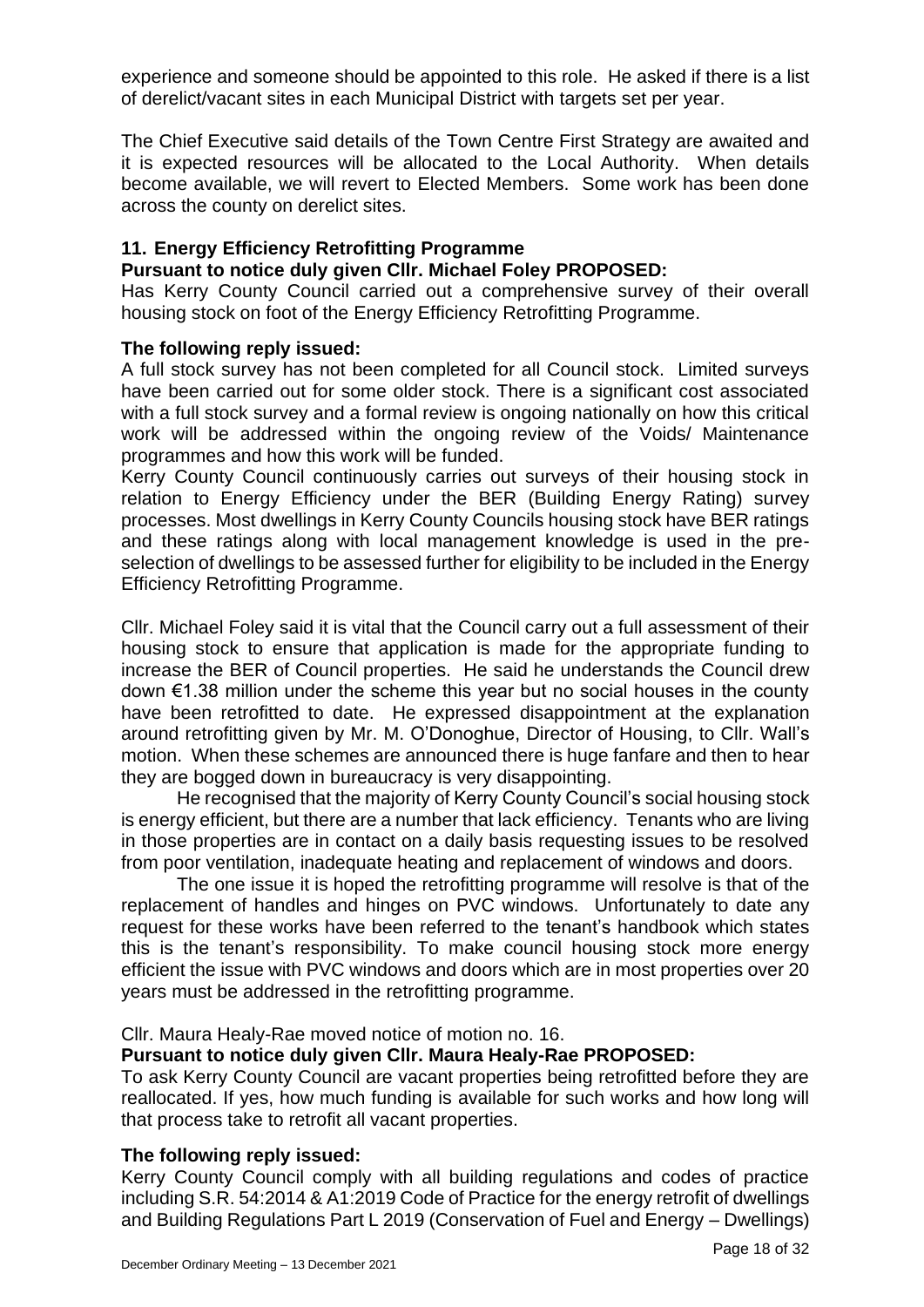which requires Kerry County Council to renovate dwellings to a certain upgraded energy efficiency when the renovation of a dwelling entails more than 25% of the surface of the dwelling envelope to undergo renovation. In general, where a large renovation takes place, that dwelling would be expected to achieve a B2 BER or Cost Optimal Energy Rating. The funding that is available for such works changes on a year-to-year basis and is contingent on the current or proposed scheme available from the Department in any given year. Any works to do with energy efficiency including heating systems, windows and doors and insulation must currently be funded separately from normal void works. The method of department funding is complex as can be seen from the issues KCC are currently having with the Energy Efficiency Retrofitting Programme (EERP) which is only part of the funding required to retrofit our vacant properties. It is the Government's intention to upgrade 36,500 Local Authority homes over the lifetime of the 10-year Energy Efficiency Retrofitting Programme.

Cllr. Maura Healy-Rae welcomed the detailed response. She asked if where a property is below the surface area of 25% does it mean that no retrofitting will be done before the property is reallocated. She asked what data is submitted to the Department before an allocation is made to the Local Authority. She said she would consider issues relating to heating, windows, doors and insulation as part of retrofitting, but that expenditure is taken out of the voids budget. She asked why the funding is being divided between the voids and the energy retrofitting programme.

Mr. M. O'Donoghue, Director of Services, there are two separate schemes: voids and energy retrofitting, and the co-ordination of both schemes will maximise funding that is available. When funding is available the fundamental fabric of the building is addressed, but there are funding caps and each unit must be individually costed.

# **12. Electric Car Charing Points**

### **Pursuant to notice duly given Cllr. Brendan Cronin PROPOSED:**

To clarify how many electric car charging points are available on public owned property in Kerry and to identify the locations.

### **The following reply issued:**

The table below sets out the locations of EV Charging points on Kerry County Council lands and Irish Rail stations in Kerry.

| Location     | <b>Address</b>                                      | <b>Chargers</b><br>at each<br><b>location</b> | Rate | <b>Operator</b> | <b>Site</b>       |
|--------------|-----------------------------------------------------|-----------------------------------------------|------|-----------------|-------------------|
| Listowel     | The Square                                          | 2                                             | 22kW | e-Cars          | <b>KCC</b>        |
| Listowel     | Public Carpark, Courthouse Lawn, Off Charles Street | 2                                             | 22kW | e-Cars          | <b>KCC</b>        |
| Castleisland | Station House Carpark, off Killarney Road           | $\mathcal{P}$                                 | 22kW | e-Cars          | <b>KCC</b>        |
| Tralee       | <b>Brandon Carpark</b>                              | 2                                             | 22kW | e-Cars          | <b>KCC</b>        |
| Tralee       | Mary Street                                         | 2                                             | 22kW | e-Cars          | <b>KCC</b>        |
| Tralee       | Garvey's Carpark, Matt Talbot Road                  | 2                                             | 50Kw | e-Cars          | <b>KCC</b>        |
| Tralee       | <b>Tralee Bay Wetlands Centre</b>                   | 2                                             | 22kW | e-Cars          | <b>KCC</b>        |
| Tralee       | Train Station carpark                               | 2                                             | 22kW | e-Cars          | <b>Irish Rail</b> |
| Dingle       | Marina Carpark                                      | 2                                             | 50kW | e-Cars          | <b>KCC</b>        |
| Killorglin   | Public Carpark, off Market Road                     | $\mathcal{P}$                                 | 22kW | e-Cars          | <b>KCC</b>        |
| Killarney    | <b>Tesco Carpark</b>                                | 2                                             | 22kW | e-Cars          | <b>KCC</b>        |
| Killarney    | Glebe Carpark, Plunkett Street                      | 2                                             | 22kW | e-Cars          | <b>KCC</b>        |
| Caherciveen  | Public Carpark, off O'Connell Street                | 2                                             | 22kW | e-Cars          | <b>KCC</b>        |
| Sneem        | Sportsfield Road                                    | 2                                             | 22kW | e-Cars          | <b>KCC</b>        |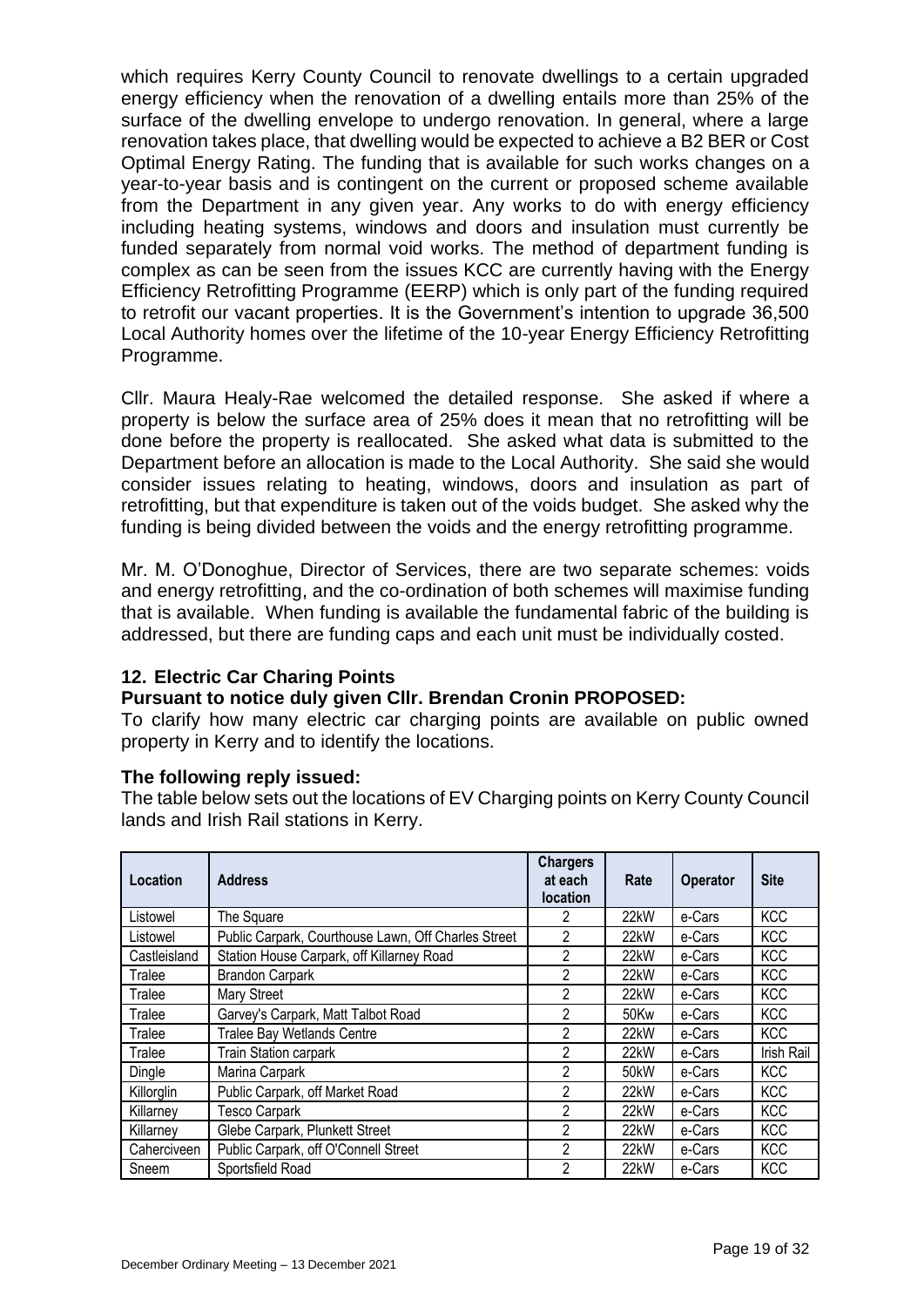There are also a number of publicly accessible charging points on private lands throughout the county, including in garages, a post office, and at commercial facilities, details of which are available on <https://esb.ie/ecars/charge-point-map>

A number of hotels also provide charging facilities for its customers, details of which are also available on the ESB website.

Cllr. Brendan Cronin said given the huge promotion of electric vehicles there is a requirement for adequate and sufficient charging points. Kerry is one of the major tourism destinations. On the Ring of Kerry the number of public accessible charging points is very low. If it is to be successful and to instil confidence facilities have to be provided. The Minister for Transport must give adequate funding to Local Authorities to provide an adequate level of charging points, to give confidence to the general public to change over to electric vehicles.

Cllr. Marie Moloney SECONDED this motion.

Mr. C. O'Sullivan, Director of Services, said it is a significant issue and challenge that has been identified and a submission was made previously to the Department. The Local Government sector did some pilots on this, there are significant costs and energy suppliers must also be involved. Kerry County Council is proactive on this, but cannot carry the costs for installation/standing charges for equipment. Regarding provisions to be made for new tourism infrastructure that would provide charging points, that is incorporated into the Draft County Development Plan.

## **13. Greenways Plan for County Kerry**

## **Pursuant to notice duly given Cllr. Breandán Fitzgerald PROPOSED:**

What plans have Kerry County Council for Greenways which will link and connect Greenways to the other Greenways within the County.

### **The following reply issued:**

The Department of Transport advised in September 2021 that Transport Infrastructure Ireland, (TII) is the "Approving Authority" for greenway projects, in accordance with the provisions of the Public Spending Code. TII will administer the annual funding to Local Authorities to advance the Greenway programme and review/approve proposed Greenway projects.

The TII have been tasked by the Department to lead the development of a strategic National Cycle Network, including future linkages between Greenways and other cycle networks, which are existing or under development. Kerry County Council will work closely with TII in the preparation of the strategy to maximise the interconnectivity of the Greenway network within the County and also their connection to adjacent counties. The Council will develop a County Strategy, which will have regard to the provisions of this National Strategy.

Cllr. Breandán Fitzgerald welcomed the development of a County Strategy for Greenways and the linkage of the Greenways. This strategy is of vital importance going forward; linkage of Greenways will allow the county to reach its full potential. He asked when the strategy will be put in place and if Elected Members will have an input to the strategy.

The Chief Executive said the strategy will be brought to Elected Members during the course of 2022. Transport Infrastructure Ireland has broad strategic areas and they will have to be kept abreast of the strategy. Feasibility funding will be available during 2022 which will allow consideration of a strategy.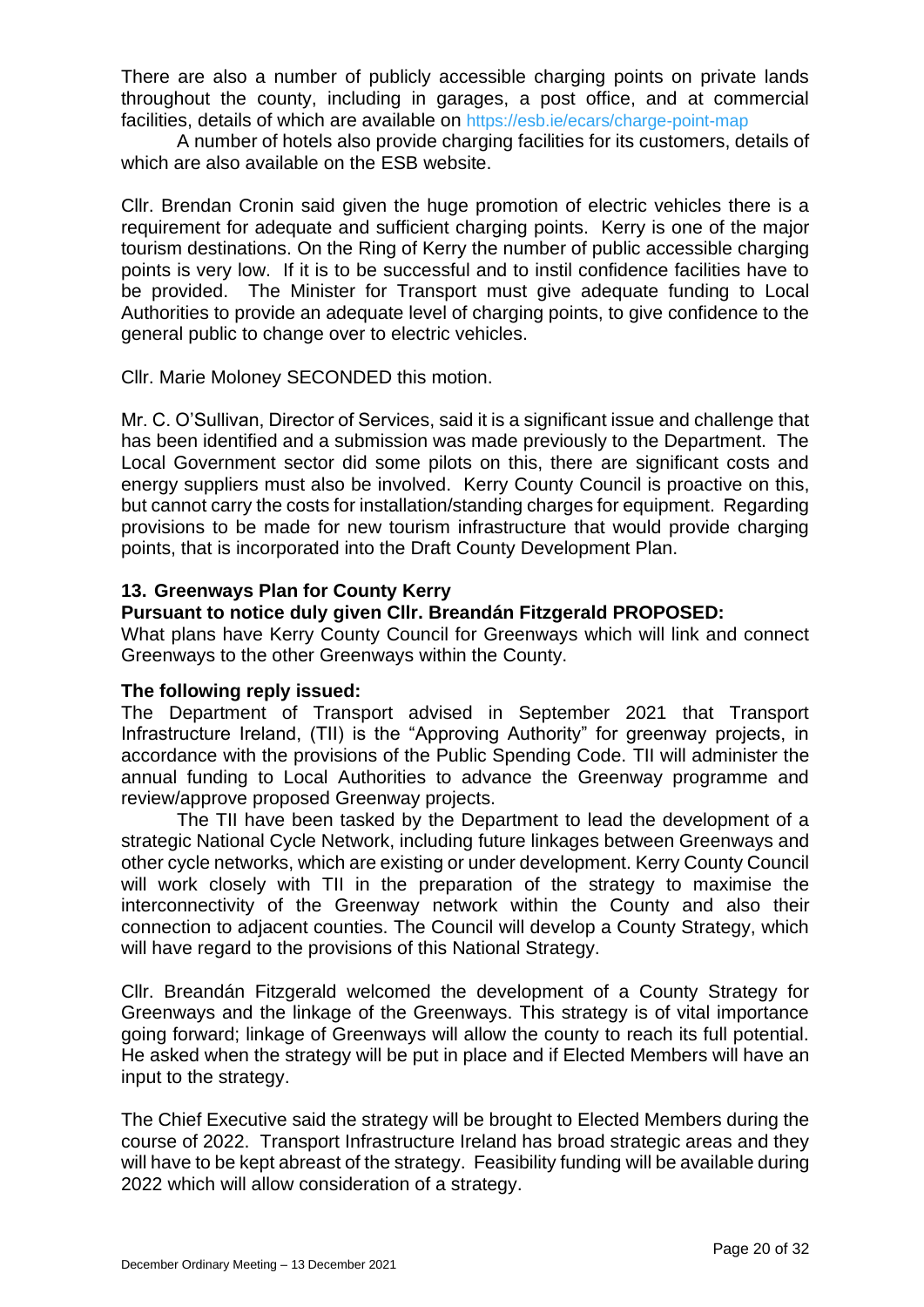# **14. Housing Grants Qualification Criteria**

# **Pursuant to notice duly given Cllr. Cathal Foley PROPOSED:**

That Kerry County Council update and improve housing grants qualification criteria, to take account of modern heating and energy standards.

# **The following reply issued:**

The qualifying criteria and the scope of works allowable under various grant schemes are determined by the Department of Housing nationally.

The replacement/upgrade of heating systems are only grant aided under the Housing Aid for Older People scheme. The criteria for qualification for this grant scheme is set out in "Administrative Guidance for Local Authorities" issued in January 2021. Under Section 7 – Qualifying Works it states "In assessing applications for the Housing Aid for Older People Scheme, essential works, which will make the property habitable for the person(s) should be prioritised. Other works such as those in the examples listed below should be considered on a case by case basis". One of the works listed is "provision of central heating, water or sanitary services". The document also gives further clarification "Upgrade of an existing central heating system – a report from a heating contractor will be required stating that the existing heating system is beyond economic repair."

Therefore, in the case of any application for provision of central heating or upgrade of existing heating system a report from a heating contractor is required stating that the existing heating system is beyond economic repair.

It is advised that any grant allocation is made bearing in mind that a cost minimal approach is taken whilst incorporating energy efficient improvements. With this in mind Kerry County Council does not fund the replacement of any oil, gas or solid fuel boilers.

The SEAI offer free energy upgrades to homeowners who receive certain welfare payments as well as grant aid to other homeowners. Further information is available on https://www.seai.ie/grants/homeenergy-grants.

Cllr. Cathal Foley said an Air to Water system was being installed in a property and a person was told they needed to install an electric shower. He asked if this is correct. Different systems apply in different counties and clarity is needed.

Cathaoirleach Jimmy Moloney SECONDED this motion.

# **15. Rebuilding Ireland Scheme.**

# **Pursuant to notice duly given Cllr. Niall O'Callaghan PROPOSED:**

That the Council write to the Minister for Housing and call for a review of the Rebuilding Ireland Scheme as it is outdated and slow.

### **Mr. P. Corkery stated this is a matter for consideration by the members.**

Cllr. Niall O'Callaghan said people are not getting loan approvals. This scheme is out of date and must be modernised. He acknowledged that new schemes are coming on board. This, however, means that people have to re-apply for a loan. The schemes must have flexibility given house prices in different locations.

Cllr. Jackie Healy-Rae SECONDED this motion.

### **17. Setback Distance for Wind Turbines**

### **Pursuant to notice duly given Cllr. Fionnán Fitzgerald PROPOSED:**

That Kerry County Council calls on the Minister for the Environment, Climate and Communications to set as a minimum a set-back for wind turbines of Eight Times the turbine height, between a wind turbine and the nearest residential property.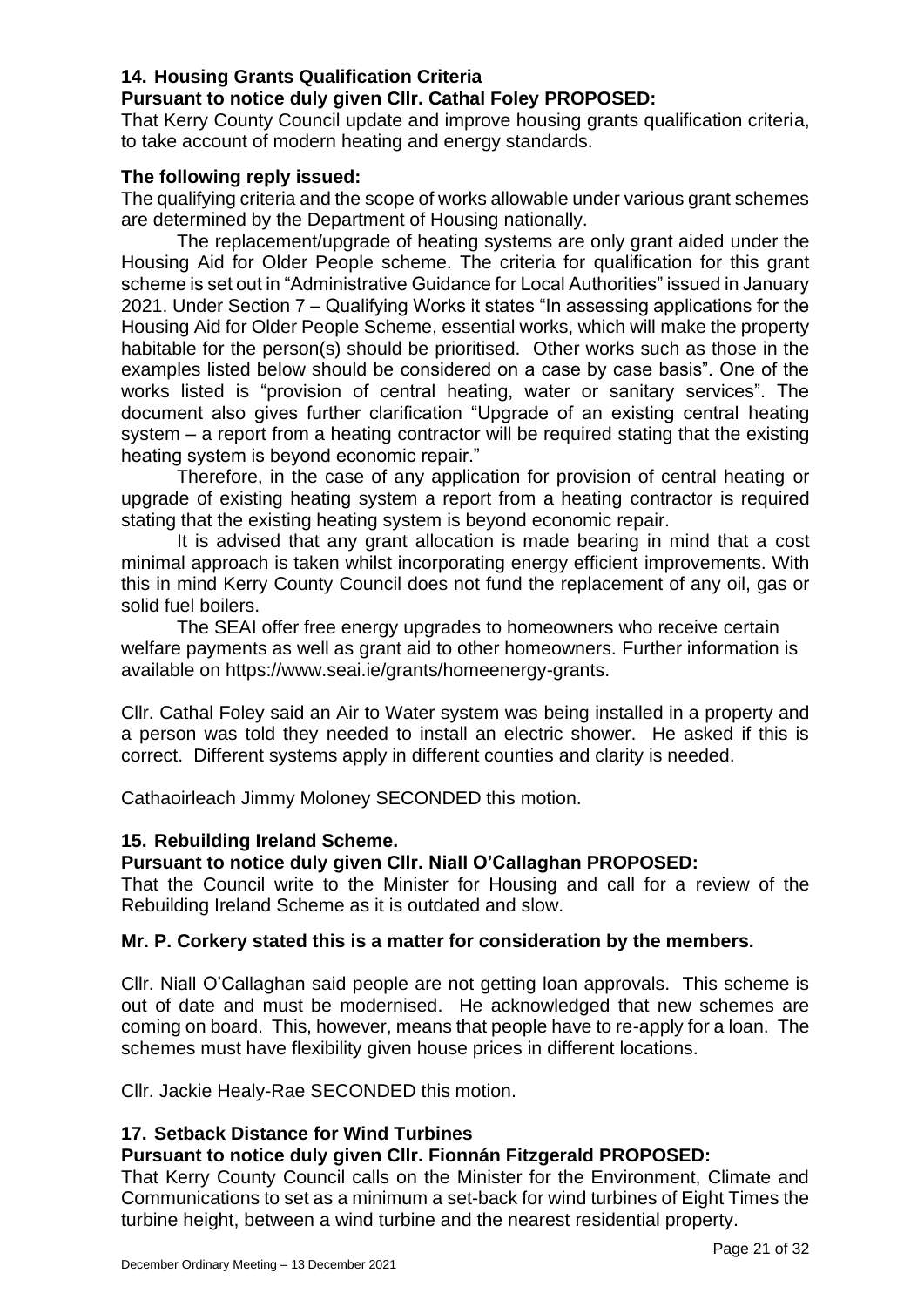# **Mr. P. Corkery stated this is a matter for consideration by the members.**

Cllr. Fionnán Fitzgerald said many Elected Members have raised this matter previously and acknowledged the provisions made in the Draft County Development Plan in relation to wind turbines. People are extremely worried about their communities in the areas designated for wind turbine development. While this request may attract the attention of the Planning Regulator, it is not right to stay quiet on this issue.

Cllr. Jackie Healy-Rae SECONDED this motion.

## **18. Council Housing Supports for Separated Individuals**

## **Pursuant to notice duly given Cllr. Mikey Sheehy PROPOSED:**

What is this Council's official policy regarding individuals involved in the process of a legal separation who wish to be added to the Council Housing List or who are looking for Council Housing supports.

### **The following reply issued:**

All applications from households seeking social housing supports are assessed in accordance with Sections 20 and 21 of the Housing Act 2009 and the Social Housing Regulations 2011-2021. In order to be eligible for social housing supports an applicant household must meet the qualification criteria as set out i.e. Residency status (applicant(s) must have permission to reside in the state), Household net income under the threshold, no rent arrears owed from a previous local authority tenancy, availability of alternative accommodation and previous social housing support provided to the applicant household.

In the case of applicants who are involved in legal separation, similar to all other applicants, once they comply with these qualifying criteria they are eligible for inclusion on the social housing waiting lists and may avail of the Housing Assistance Payment scheme to assist in the provision of suitable accommodation while waiting for an allocation of a social house. The only difference arises when the applicant is a joint owner of a property with their estranged partner/wife and in these cases the applicant is not eligible for consideration for a social house until such time as their name has been removed from the former family home.

Cllr. Mikey Sheehy said it takes a long period of time for legal separation proceedings to be finalised. Until such time, it is understood that both parties are precluded from going on the housing list as they have an attachment to a property/mortgage. Nor can they get access to other supports. He asked that a letter issue to the Minister for Housing asking for this matter to be reviewed/addressed in some way.

Cllr. Breandán Fitzgerald SECONDED this motion.

### **19. Communication Boards at Playgrounds**

### **Pursuant to notice duly given Cllr. Marie Moloney PROPOSED:**

That Kerry County Council would provide Communication Boards, such as "Finding Charlie's Voice" or the likes, for non-verbal children, in all Local Authority playgrounds.

### **The following reply issued:**

Kerry County Council were awarded funding from the Healthy Ireland Fund supported by the Department of Health and the Department of Children, Equality, Disability, Integration and Youth' to install Communication Boards across the playgrounds in Kerry to help promote inclusion and better communication between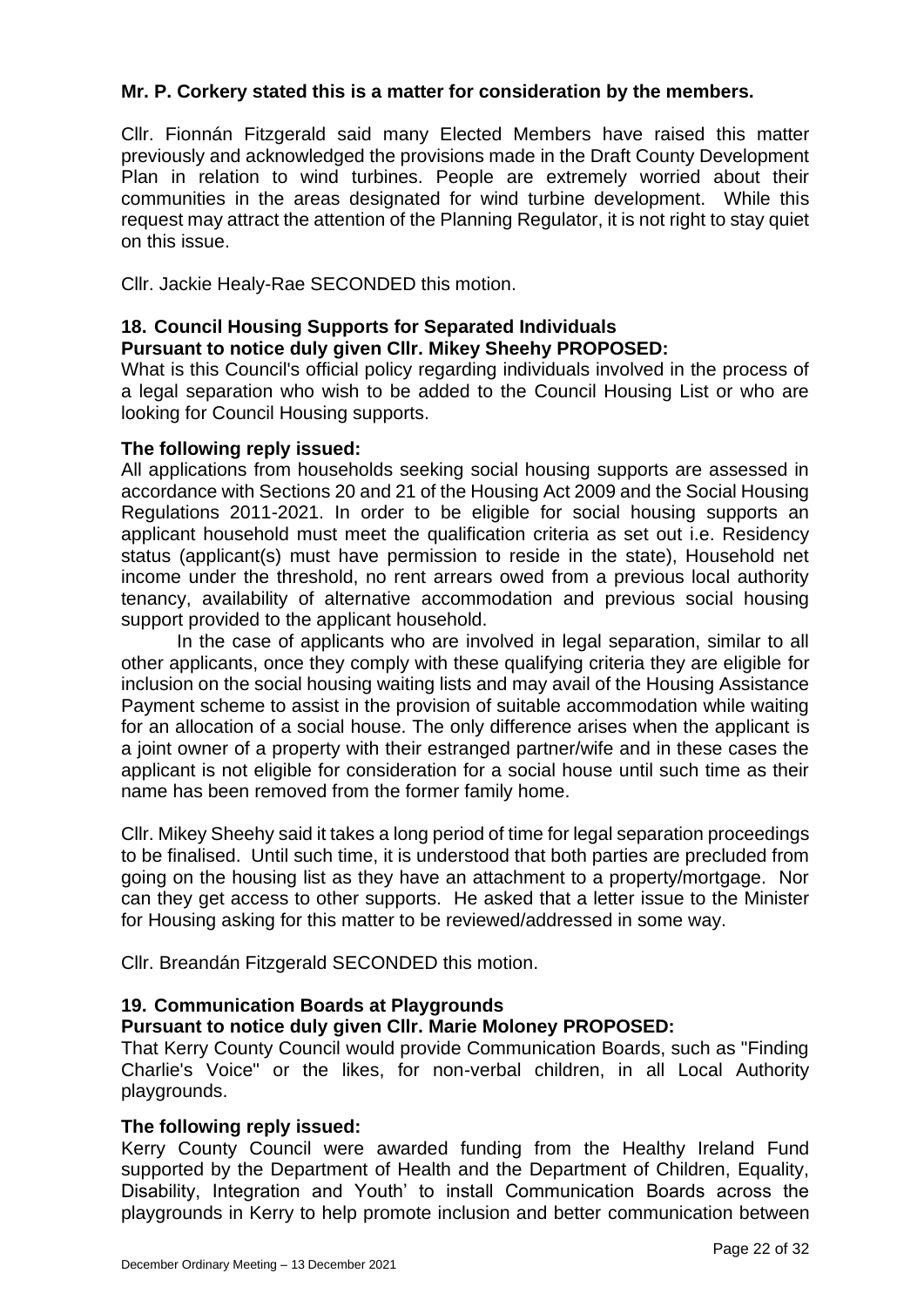the children and families who use these amenities and have varying communication abilities, either pre-verbal stages or may have issues with capacity. The Playground Unit have been working very closely with Finding Charlies Voice, a charity organisation who develops non-verbal Communication Board. The final Communication Board design has been completed and the signs are currently being manufactured with roll out to all 41 no. public playground in Kerry by the end of the year.

Cllr. Marie Moloney welcomed the reply and funding from Healthy Ireland. She said this is vital for children with disabilities and is one way in which Kerry County Council can help.

Cllr. Charlie Farrelly SECONDED this motion.

## **21. Homeless Shelters**

# **Pursuant to notice duly given Cllr. Deirdre Ferris PROPOSED:**

I propose that Kerry County Council establish local homeless shelters in small towns throughout the County.

## **The following reply issued:**

It is not intended at this point to provide emergency hostel accommodation across all the MDs.

The substantial need at this point is in the 3 main towns. In addition, these are the areas that the vast majority of households who find themselves in need of emergency accommodation wish to remain in. In addition, the services including support services many of the households require are provided in the main towns. Any other localised need will be examined on a case by case basis.

Cllr. Deirdre Ferris said it is wholly unfair, particularly on the residents in the Tralee area where there is a denser population of homelessness. She said she cannot understand why Kerry County Council cannot facilitate this on a Municipal District basis and support people in their own area, close to their supports, e.g. GP, families, friends, schools and work. There is a significant number of Notices to Quit at present, particularly in tourist areas of the county. All these people can be offered is a shelter in Tralee town. Transitional accommodation is a temporary solution that is not working and must be reviewed. She acknowledged that there is a no rough sleepers rule and that is something Kerry County Council should be proud of.

Cllr. Aoife Thornton SECONDED this motion.

Mr. M. O'Donoghue, Director of Services, said the vast majority of people want to be in the main towns; the vast majority being single individuals. It is complex because the Local Authority's ability to provide in other areas of the county is limited. Kerry County Council can no longer lease properties. There are a number of Approved Housing Bodies which are looking at properties only in the main towns. He acknowledged that short-term interventions may be required and Kerry County Council continues to monitor that.

# **22. Affordable Housing Fund**

# **Pursuant to notice duly given Cllr. Michael Cahill PROPOSED:**

That Kerry County Council would apply to the Government's Affordable Housing Fund which is assisting Local Authorities, where affordability constraints are most acute, to deliver affordable homes to purchase and rent.

Builders would be asked to consider offering homes with planning permission, where construction has not yet commenced, to Local Authorities under an advance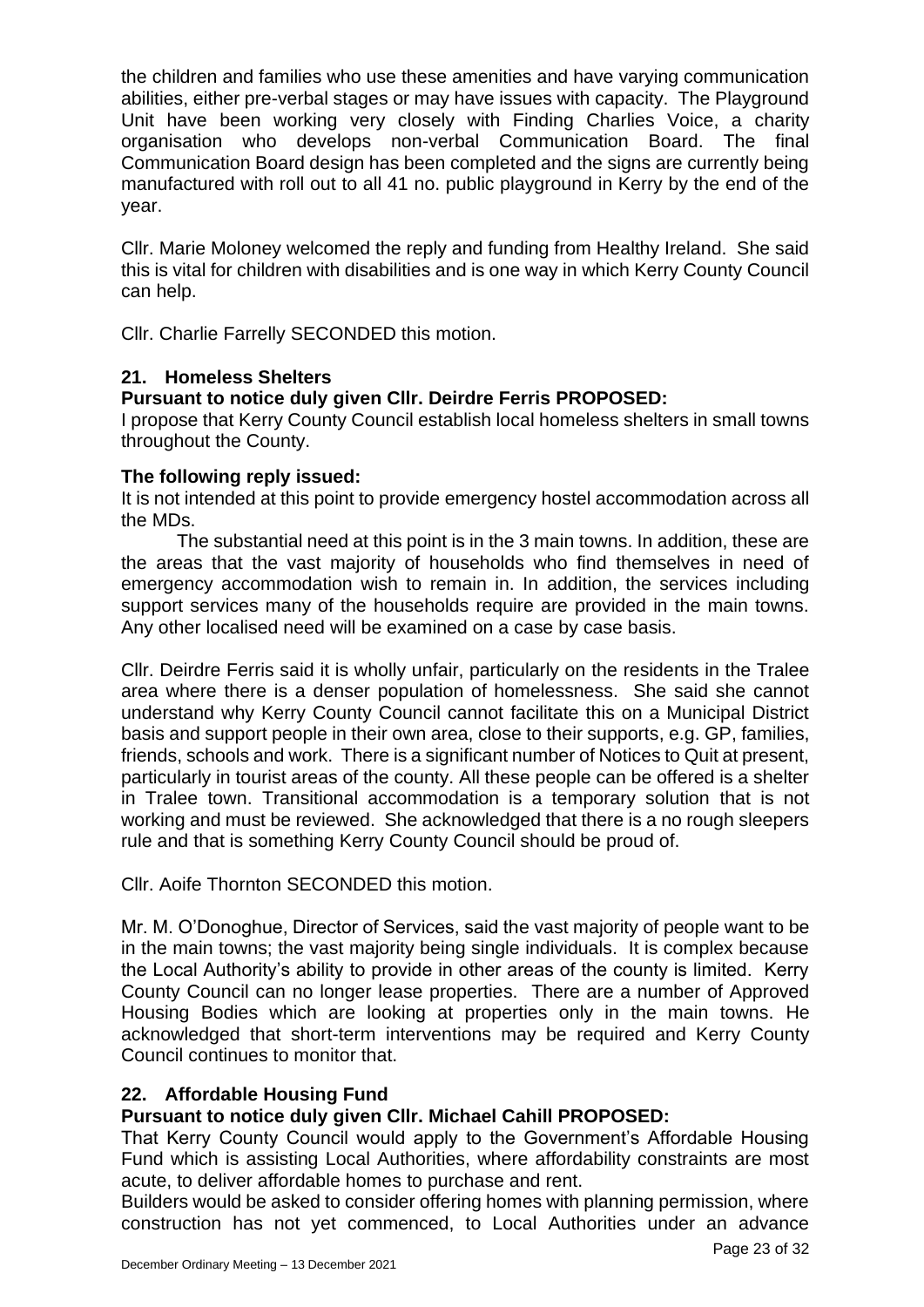purchase turnkey arrangement. A number of Local Authorities are already availing of this Scheme which is targeted at advance purchase opportunities for a minimum of 10 and a maximum of 150 dwellings in any one Scheme.

### **The following reply issued:**

This matter was previously dealt with at the October Meeting and at the recent Housing Meeting.

The scheme is provided for under the Affordable Housing Act, 2021 which sets out the legislative provisions to govern the sale or cost rental of supported affordable homes. Regulations to further underpin the schemes are currently being finalised by the Department and we have been advised that they will be available shortly.

The Affordable Housing Fund (AHF) will provide Exchequer funding support to local authorities to assist in meeting the cost of delivery of affordable housing. A local authority contribution to the subsidy cost provided under the AHF will still be required and this will be at 5%.

The AHF must focus funding support on projects where it has been clearly identified that an affordability challenge exists.

A HNDA for a whole local authority (or a focused HNDA in relation to a large town) must form the basis for

- (a) determining the scale of need with affordability constraint,
- (b) identifying affordably constrained need as a proportion of total housing need arising and, accordingly,
- (c) whether the proportion of affordably constrained demand is at least 5% of total demand arising in the next 5 years.

The scheme and the associated award criteria envisage application and access to the fund from

- (i) CSO settlement boundaries of the 5 cities (Dublin, Cork, Limerick, Galway and Waterford)
- (ii) Proposals outside the 5 cities must be located within local authority areas with a minimum average 5% HNDA Affordability Constraint for new housing demand over the period 2021 to 2026 calculated for the entire local authority area.
- (iii) Proposals located in towns with a population of more than 10,000 people located in local authority areas which do not qualify on the basis of minimum average 5% HNDA may be eligible if the proposing local authority can demonstrate a localised Affordability Constraint of at least 5% over the period 2021 to 2026 using methodology based on the HNDA.

Based on the HNDA model in use by the Department County Kerry as a whole does not meet the required 5% Affordability criteria. The scheme does provide for sub-County analysis but only in respect of settlements with a population exceeding 10,000. We have commenced the HNDA analysis in respect of Killarney and Tralee to determine whether they would meet the required affordability constraint to access the fund. This work is ongoing.

Cllr. Michael Cahill said this seems to be directed at cities and main population centres. Rural Kerry seems to be discriminated against. Kerry has an affordability crisis and must be acknowledged in this context. A special case must be made to the Department on the crisis situation people in Kerry find themselves in. People who cannot obtain a mortgage must be assisted. A deputation must be sought with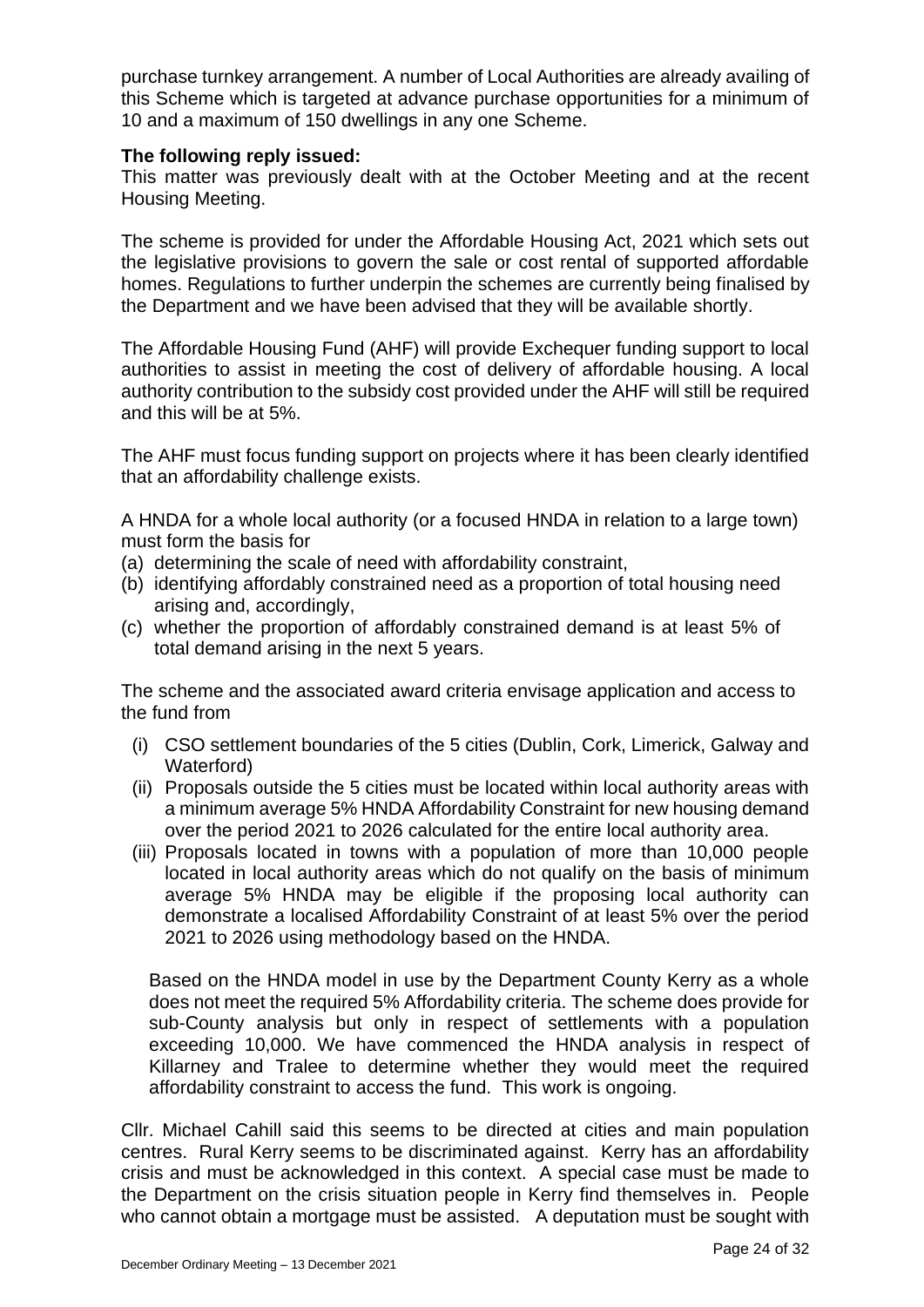the Minister regarding this most urgent issue. We are in the midst of the most serious housing crisis of the state.

# Cllr. Deirdre Ferris moved notice of motion No. 35.

# **Pursuant to notice duly given Cllr. Deirdre Ferris PROPOSED:**

I propose that Kerry County Council express to the Department of Housing and to the Minister for Housing Darragh O' Brien, the importance of having Affordable Housing Programmes made available in small towns and villages. The current planned programme discriminates against rural counties that are comprised mainly of small towns and villages that cannot meet the criteria.

## **Mr. P. Corkery stated this is a matter for consideration by the members.**

Cllr. Deirdre Ferris said rural Ireland is very much being discriminated against. This is a city policy that is failing miserably in protecting rural Ireland. The Rebuilding Home Loan doesn't help many people as they do not fit the criteria. Something must be done to facilitate these people and affordable housing is the only option. There is also an issue in that to develop affordable housing in smaller towns and villages would highlight that those towns and villages do not have the adequate infrastructure for water/wastewater services.

# **23. Planting of Indigenous Trees**

## **Pursuant to notice duly given Cllr. Johnnie Wall PROPOSED:**

That we would encourage and induce 'hill-side' and lower range 'mountain' farmers to plant fallow land with indigenous trees and by doing so, take a major step to lower the 'carbon footprint' of County Kerry.

### **The following reply issued:**

There are an extensive range of grant supports available to landowners though the countryside Environmental programmes and otherwise from the Department of Agriculture to assist with the planting of trees. In the context of the development of a localised Climate Action Plan following from the recent publication of the National Climate Action Plan an increase in tree planting to assist with absorbing carbon dioxide. Kerry County Council itself aims to utilise the available grant funding for planting on suitable public lands through the Department of Agriculture , Woodland Creation on Public Lands , grant scheme and to examine all of our land assets to assess where opportunities for planting through availing of this scheme may be available.

Cllr. Johnnie Wall asked that a Tree Planting Plan for 2022 be brought before the Elected Members.

### **24. Public Lighting**

# **Pursuant to notice duly given Cllr. John O'Donoghue PROPOSED:**

In 'light' of the number of complaints received by me, and I'm sure by other Councillors in relation to the poor standard of lighting in many locations in our County, that we ask the Council to examine the overall effect of the new LED lighting being put in place.

### **The following reply issued:**

The Council is engaged in a national project for the upgrading of the public lighting to LED and a report on same was considered by Council at its meeting of the 18<sup>th</sup> February 2019 and following which the members approved the raising of a loan of €7.7m to fund the project.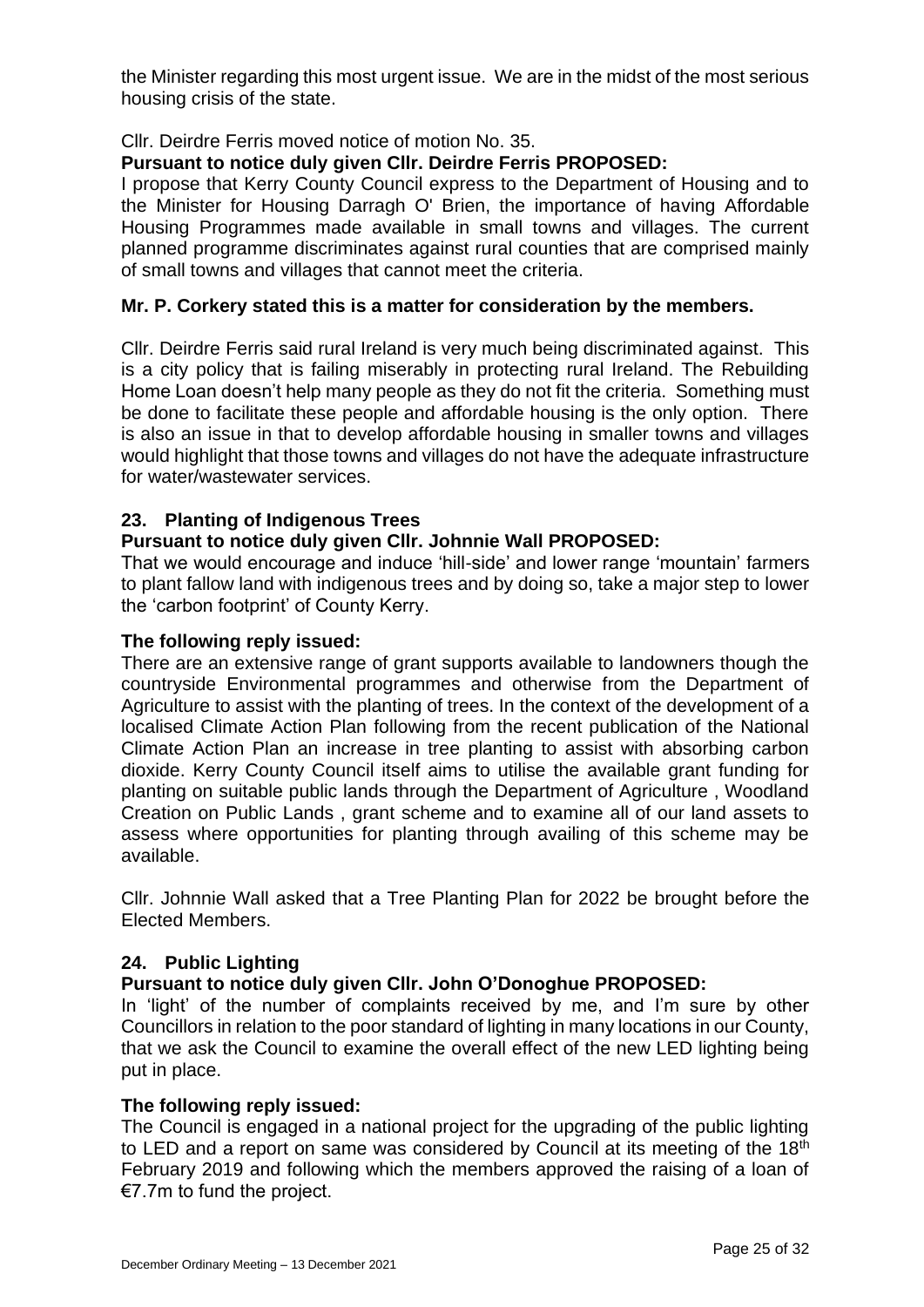The majority of the existing lanterns are SOX and SON lanterns, which have high energy usage and replacement lanterns are no longer available. To date approximately 10% of the public lighting in Kerry has been upgraded to LED lanterns, under minor works programmes, primarily in the Dark Sky Reserve and on the national road network. Currently where there is a failure of a lantern it is replaced with an LED lantern.

Cork County Council, as the lead authority for the national project in the south west region, is in the process of appointing a contractor to carry out the works, which are scheduled to commence shortly. This timeframe for delivery in the region is 3 years and the roll out of the programme in Kerry, is scheduled to commence in Q4 next year and for completion in late 2023.

The upgrade to LED lighting, will provide for increased efficiencies in energy usage, with substantially lower maintenance costs, and significant financial benefits to the Council when loan repayments are finalised. The colour rendition of LED lights is significantly increased in comparison to the SOX / SON lanterns, resulting in increased safety for drivers and pedestrians.

It is a design and build contract, the design of which will be independently assessed by specialist lighting consultants, as part of the design approval process.

The national contract will provide for the replacement of 8,821 lanterns in Kerry. There are a further 1,619 lanterns to be replaced, which are outside the scope of the national contract, due to statutory requirement for a specialist design and environmental assessment having regard to the potential impact on the protected Lesser Horsehoe Bat, within the Killarney Park SAC. It is the Council's intention to have the design and environmental assessment completed for these lights in 2022, which subject to the required Ministerial approval, will allow for their replacement also in 2023.

Cllr. John O'Donoghue said new LED lights are a great initiative and one he is firmly in favour of as they provide great energy savings and are a vital step in terms of reducing environmental impact. They emit light in a different manner to the older bulbs and the old spacings between the light poles may not be suitable for the new bulbs. He asked that the Council examine this each time they replace the old bulbs with the new LED bulbs.

Cathaoirleach Jimmy Moloney SECONDED this motion.

# **25. Ban on Pair Trawling**

### **Pursuant to notice duly given Cllr. Patrick Connor-Scarteen PROPOSED:**

That Kerry County Council again call upon the Department of Agriculture and the Marine to ban Pair Trawling of boats over 18 meters within six nautical miles of the coast.

# **Mr. P. Corkery stated this is a matter for consideration by the members.**

Cllr. Patrick Connor-Scarteen said Pair Trawling of boats over 18 meters continues within six nautical miles of the coast which is causing huge destruction to the environment. He called on the Minister for Agriculture to ensure this practice is banned.

Cllr. Mike Kennelly SECONDED this motion.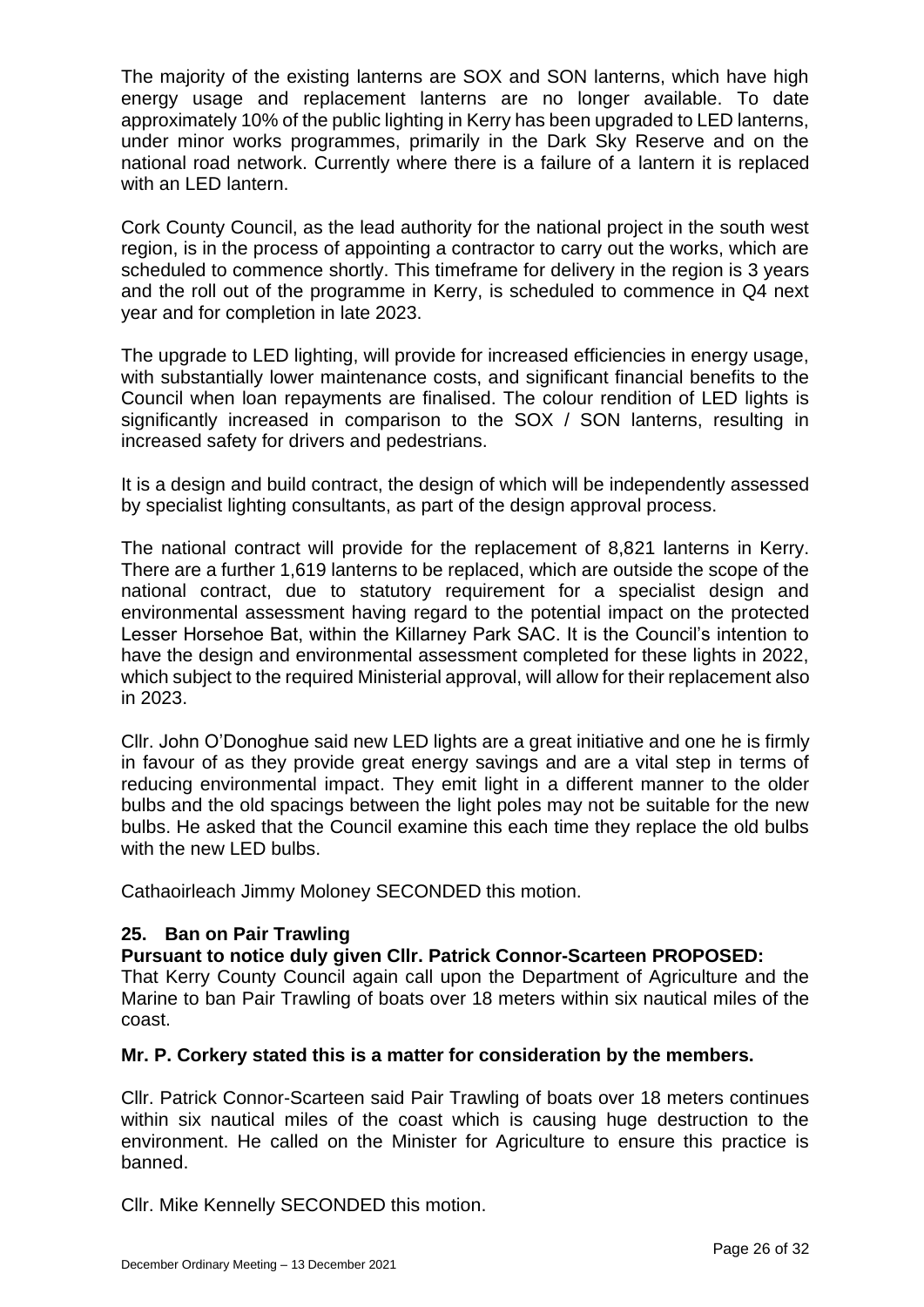# **26. Housing Development Bonds**

## **Pursuant to notice duly given Cllr. Brendan Cronin PROPOSED:**

To request the full details and the amounts of housing development bonds that Kerry County Council currently have access to.

## **The following reply issued:**

Kerry County Council has recouped €4,903,206 from 124 bonds. These bonds were claimed for the non-completion of necessary infrastructure, serving the development, primarily on roads, footpaths, public lighting, and water services. In some estates, the level of bond provided is insufficient to complete all of the outstanding works and the works have to be prioritized having regard to the level of funding available.

Following the transfer of water services to Irish Water, prior to carrying out any works on water services infrastructure it is necessary to agree the repairs with Irish Water. These are developed in Site Resolution Plans, prepared in accordance with the National Memorandum of Understanding between the Utility and the Local Government Sector. The repairs to water services infrastructure accounts for approximately 50% of the total estimated cost of the works, and these have to be completed in advance of any repairs to roads and footpaths. There have been significant delays in securing agreement with Irish Water, particularly where the level of bond available is not sufficient to address the repairs identified.

The Council has prioritized the repairs of any defects in public lighting, having regard to representations from members in the past and for the safety and security of local residents.

As of 1st December 2021, there is a remaining balance of €3,926,331 on these bonds. A programme of works, totalling €300,000 is currently being progressed, with contractors appointed and works scheduled to commence early in 2022. The Council is working through the remaining estates, which includes on-going negotiations with Irish Water in the development of the Site Resolution Plans.

The Council is also pro-actively continuing to pursue the non-payment or resolution of bond claims still outstanding and, in this regard, has lodged 34 claims with financial Institutions and insurance companies. Good progress is being made in resolving outstanding bond claims with the larger Bond Holders.

Cllr. Brendan Cronin said recoupment amount gives Members an idea of the scale of this programme and what is involved. The bond is the insurance policy for the Local Authority and the people that buy a house in good faith. There are still some instances of poor workmanship. He recognised difficulties in particular with Irish Water issues and Site Resolution Plans prior to taking an estate in charge. He acknowledged the work being done by the Estates Unit. There are instances where estates have been left without a bond in place. He asked in particular that estates without public lighting continue to be monitored and Kerry County Council to step in where necessary as this is a safety issue. He asked what monetary value is involved in the 34 claims with financial institutions and insurance companies. The bonds applied should reflect the size of the development.

The Chief Executive outlined that the 34 claims with financial institutions and insurance companies have a monetary value of €3.5m.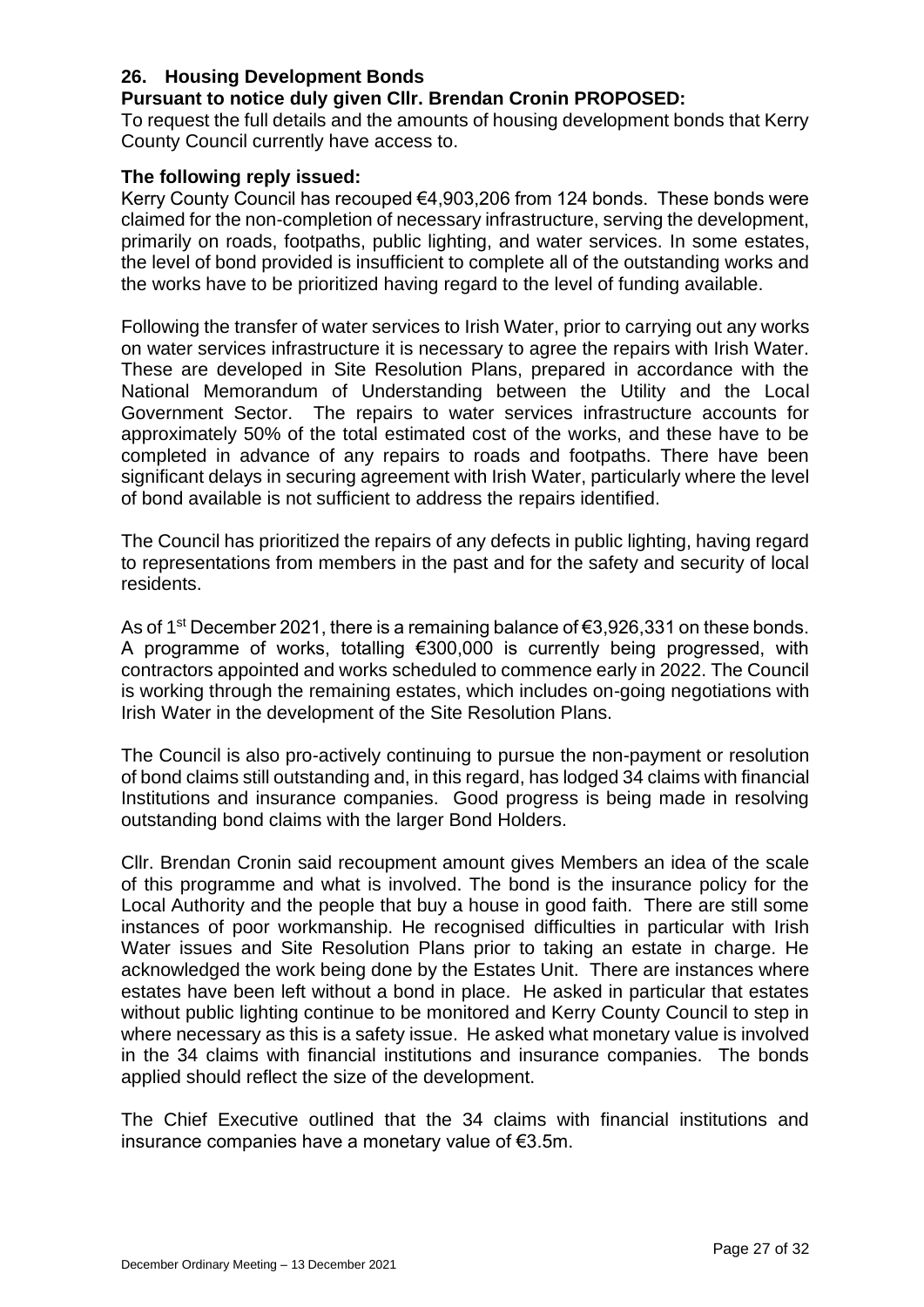## **28. Water Quality Issues in the Mid-Kerry Area**

## **Pursuant to notice duly given Cllr. Niall O'Callaghan PROPOSED:**

That Kerry County Council meet with Irish Water in relation to the ongoing water quality issues in the Mid-Kerry area and report back to the Council.

### **The following reply issued:**

There have been a number of breaks to the Water Main in this area. When water is restored after these breaks, air can be trapped in the water giving a temporary milky appearance. This does not affect the quality of the water. This problematic water main is currently being replaced which will greatly reduce the number of breaks in this area. In the interim additional sampling will be carried out.

Cllr. Niall O'Callaghan said since submitting this notice of motion work is being done and it is hoped it will result in improvements.

### **29. Development Bonds**

## **Cllr. Deirdre Ferris moved Notice of Motion No. 29 on behalf of Cllr. Maura Healy-Rae.**

### **Pursuant to notice duly given Cllr. Maura Healy-Rae PROPOSED:**

To ask Kerry County Council how much monies they have in development bonds for unfinished estates. Of these estates how many have submitted a Taking in Charge application and how many have not.

### **The following reply issued:**

Kerry County Council has recouped €4,903,206 from 124 bonds. These bonds were claimed for the non-completion of necessary infrastructure, serving the development, primarily on roads, footpaths, public lighting, and water services. In some estates, the level of bond provided is insufficient to complete all of the outstanding works and the works have to be prioritized having regard to the level of funding available.

Following the transfer of water services to Irish Water, prior to carrying out any works on water services infrastructure it is necessary to agree the repairs with Irish Water. These are developed in Site Resolution Plans, prepared in accordance with the National Memorandum of Understanding between the Utility and the Local Government Sector. The repairs to water services infrastructure accounts for approximately 50% of the total estimated cost of the works, and these have to be completed in advance of any repairs to roads and footpaths. There have been significant delays in securing agreement with Irish Water, particularly where the level of bond available is not sufficient to address the repairs identified.

The Council has prioritized the repairs of any defects in public lighting, having regard to representations from members in the past and for the safety and security of local residents.

As of 1<sup>st</sup> December 2021, there is a remaining balance of  $\epsilon$ 3,926,331 on these bonds. A programme of works, totalling €300,000 is currently being progressed, with contractors appointed and works scheduled to commence early in 2022. The Council is working through the remaining estates, which includes on-going negotiations with Irish Water in the development of the Site Resolution Plans.

The Council is also pro-actively continuing to pursue the non-payment or resolution of bond claims still outstanding and, in this regard, has lodged 34 claims with financial Institutions and insurance companies. Good progress is being made in resolving outstanding bond claims with the larger Bond Holders.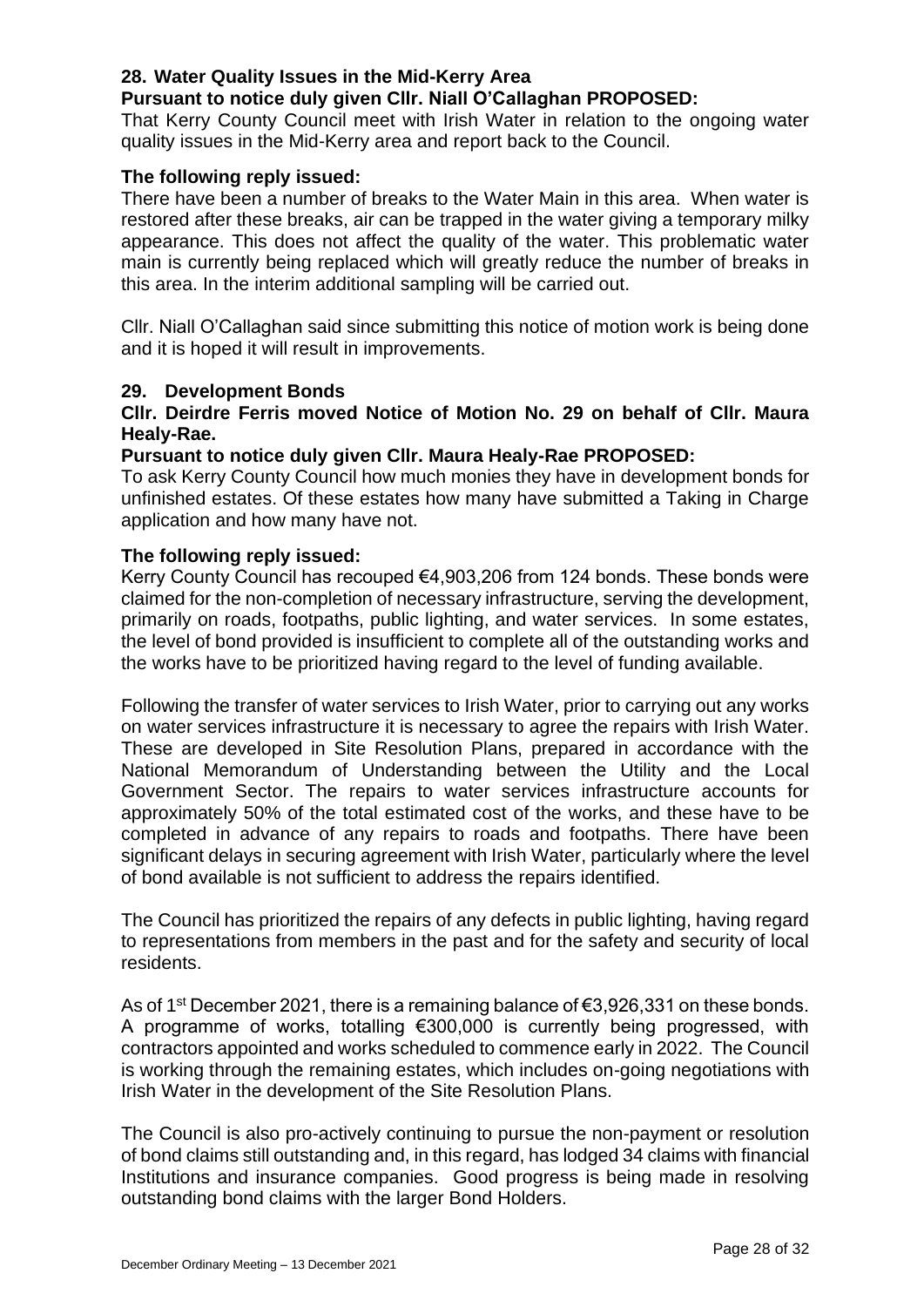The number of taking in charge applications that the Council has on hand currently stands at 58 and, of these, a bond was received in respect of 14 applications. Substantial works have been done to 3 of these estates, with works to be completed from the bonds in respect of the other 11 estates. The following are the details of the 11 estates for which a bond was received, and works are to be completed:

- Steeple Meadows, Milltown
- An Maimin, Ballyferriter
- The Orchard, Beaufort
- An t-Oileán, Valentia Islan
- Scruthán Beag, Dingle
- The Crescent, Rathmore
- Moylist, Bunagarha, Listowel
- Riverdale, Fenit, Tralee
- Dun Alainn, Clieveragh, Listowel
- Beenoskee, Clahane, Tralee
	- Riverside Villas, Kenmare

Cllr. Niall O'Callaghan SECONDED this motion.

# **30. Junctions on the N69**

# **Pursuant to notice duly given Cllr. Aoife Thornton PROPOSED:**

Can Kerry County Council carry out improvement works around junctions onto the N69 in North Kerry.

# **The following reply issued:**

Kerry County Council is reviewing the priority junctions along the N69 from Tralee to the County Bounds at Tarbert and will identify any measures required to improve the safety performance at these locations. Applications for funding to address any issues identified will thereafter be made to the TII.

Cllr. Aoife Thornton welcomed the reply and asked that Pope's Cross on the Abbeydorney stretch be included. She asked that when further information is available on where the works will be done that it is brought to the MD meetings.

Cllr. Mike Kennelly SECONDED this motion.

# **31. Bus Shelters**

# **Pursuant to notice duly given Cllr. Fionnán Fitzgerald PROPOSED:**

That Kerry County Council contact Bus Éireann calling on them to ensure that all bus stops in Kerry are properly highlighted with poles and bus shelters where possible, have access for those with disabilities and have up to date timetables.

# **The following reply issued:**

The provision of bus shelters, including for the provision of access for those with disabilities, is funded by the National Transport Authority, who are collaborating with local authorities nationally and have issued guidance on the provision of same. The NTA require a minimum threshold / criterion of 5 services per day (for 1 or more routes) Monday to Friday serving a bus stop, before an individual stop qualifies for a shelter. Furthermore, where a bus stop meets this criterion, there is a requirement for an existing footpath to be in place and a minimum footpath width of 3.3m is required.

The Council assessed potential locations for bus stops having regard to these guidelines. There are only a limited number of bus services provided by Bus Eireann, that meet the criteria and, in the locations where bus shelters are not provided on these routes, there are challenges in providing adequate footpath widths.

Having regard to the recent announcement by the NTA on the public consultation process for the "Connecting Ireland Rural Mobility Plan", the Council will review the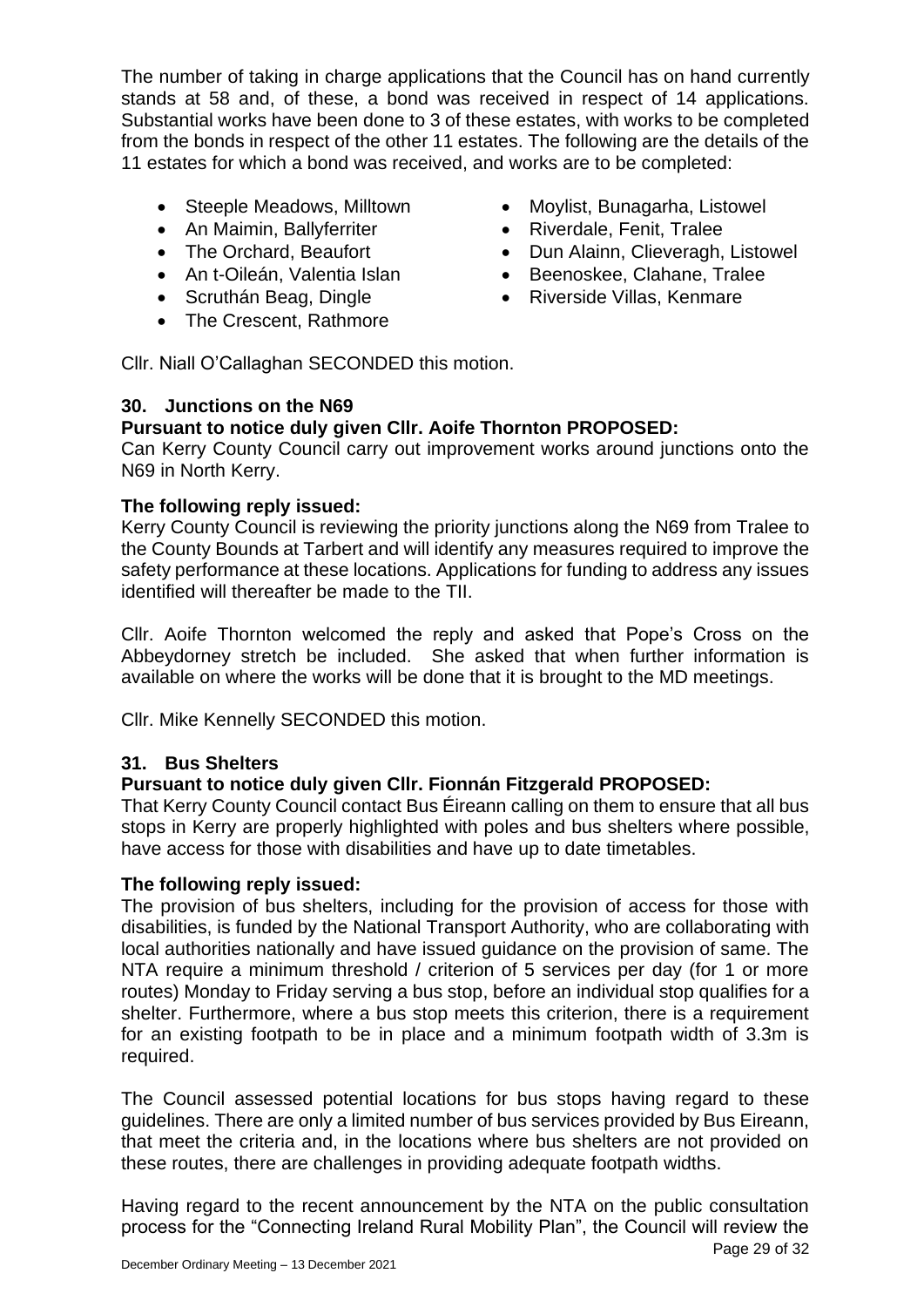bus routes and engage with the NTA on potential locations for the provision of bus shelters.

The issues in relation in relation to the provision of up to date timetables is a matter for the bus operators and if there are issues with particular locations, the Council can advise the bus operators.

Cllr. Fionnán Fitzgerald welcomed that the NTA will be working with Kerry County Council on the Connecting Rural Ireland Plan. There are safety concerns at a number of areas, irrespective of the time of year, e.g. accessibility issues.

Cllr. Mike Kennelly SECONDED this motion.

## **33. Parent and Child Parking spaces**

## **Pursuant to notice duly given Cllr. Marie Moloney PROPOSED:**

That Kerry County Council would provide a number of Parent and Child Parking spaces in all our Local Authority car parks.

### **The following reply issued:**

The legal framework for traffic signage and road markings is contained in a number of Acts and Regulations. These include the Road Traffic Acts, the Road Traffic (Signs) Regulations and the Road Traffic (Traffic and Parking) Regulations.

These statutory instruments provide for the designation of parking spaces for special categories of vehicles, including for persons with a disability, taxis and buses, and which allow for the imposition of fixed penalties to regulate and control the use of these parking spaces.

In recent times, national guidelines have been developed for the designation of "Age Friendly" parking spaces, which are primarily to facilitate easy access by older persons to critical and essential services, such as post offices and medical facilities. However, these are not governed by any statutory provisions and operate on the basis of the user's honesty.

There are no such guidelines or statutory provisions for the designation or operation of "Parent & Child" parking spaces.

Cllr. Marie Moloney said she has also requested the provision of "Parent & Child" parking spaces at Municipal District level and it seems it will not be implemented by Kerry County Council. She stated that it had been discussed earlier in the morning about Kerry County Council being a lead authority; Kerry County Council could take the lead on this proposal, e.g. run a pilot scheme on it. These parking spaces work great in private car parks.

Cllr. Fionnán Fitzgerald SECONDED this motion.

# **13.12.2021.13 Correspondence General**

It was agreed to note the following items of correspondence which were circulated:

| <b>Date</b> | <b>From</b>                                        | <b>Description</b>                                                                                          |
|-------------|----------------------------------------------------|-------------------------------------------------------------------------------------------------------------|
| 19/11/2021  | Minister for Rural<br>and Community<br>Development | Response to a resolution from Kerry County Council in<br>relation to Local Improvement Scheme Funding 2021. |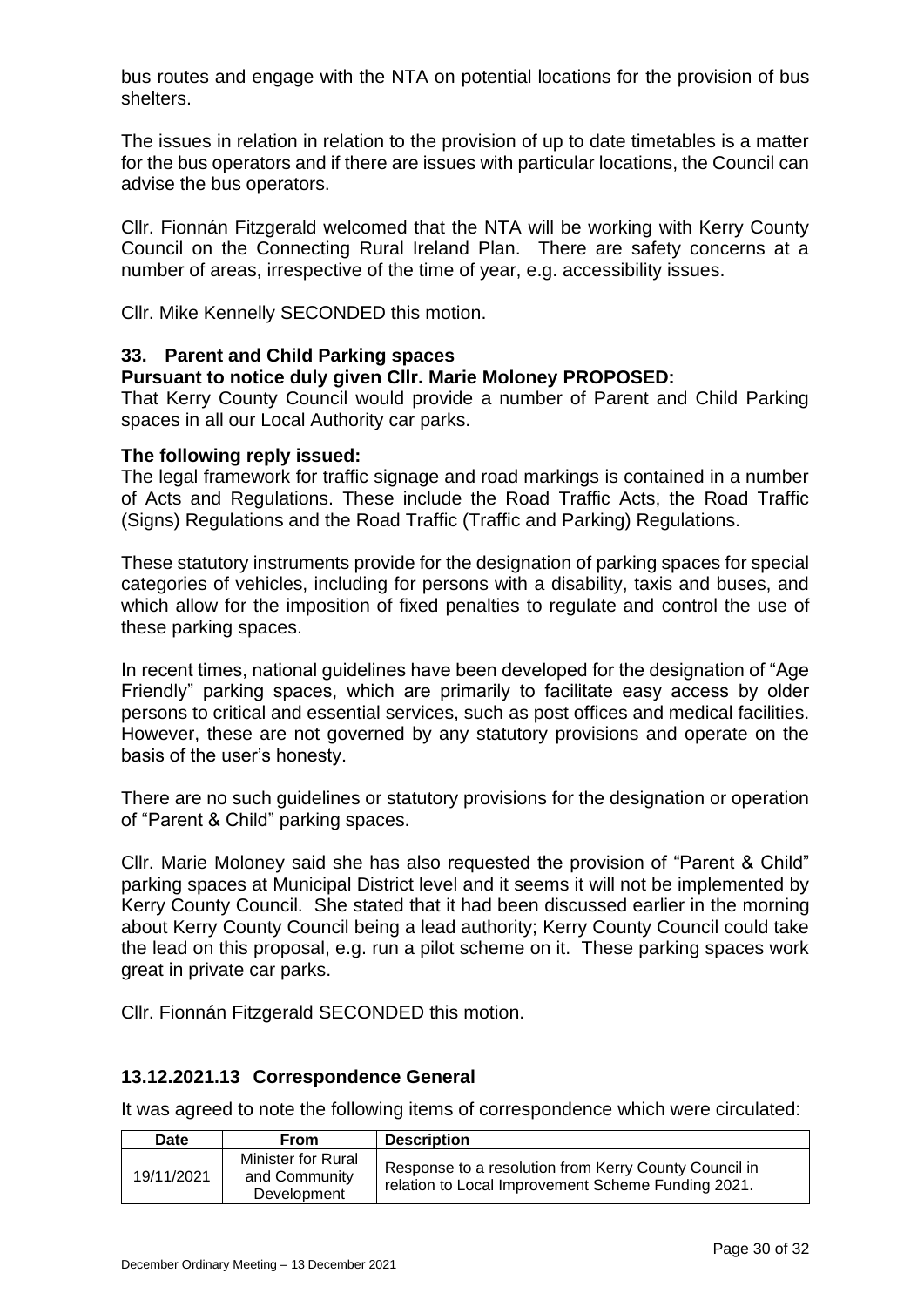| Date       | <b>From</b>                                                  | <b>Description</b>                                                                                                                                                                                                                                                                                     |  |
|------------|--------------------------------------------------------------|--------------------------------------------------------------------------------------------------------------------------------------------------------------------------------------------------------------------------------------------------------------------------------------------------------|--|
| 26/11/2021 | Minister for<br>Defence & Minister<br>for Foreign Affairs    | Response to a resolution from Kerry County Council in<br>relation to Jadotville.                                                                                                                                                                                                                       |  |
| 29/11/2021 | Minister for<br>Housing, Local<br>Government and<br>Heritage | Response to a resolution from Kerry County Council in<br>relation to the income eligibility criteria for social housing<br>support.                                                                                                                                                                    |  |
| 16/11/2021 | Sligo<br><b>County Council</b>                               | Resolution adopted in relation to calling on Sligo County<br>Council in conjunction with TUSLA, Department of Children<br>and Equality and Garda to establish an appropriate and safe<br>Refuge Centre for victims and survivors (mainly women) of<br>domestic violence in Sligo and surrounding area. |  |
| 29/11/2021 | Galway<br><b>County Council</b>                              | Resolution adopted in relation to calling on Irish and<br>international supermarkets operating in Ireland to join the<br>boycott on goods from occupied territories.                                                                                                                                   |  |

# **13.12.2021.14 Any Other Business**

# **Replies to All Notices of Motion Moved**

Cllr. Mike Kennelly asked that the replies to all Notices of Motion that were moved at today's meeting would be circulated to all Elected Members.

Cathaoirleach Jimmy Moloney said the replies would be circulated to all Elected Members and asked that this practice would continue going forward.

# **Texting Service in Kerry for the Deaf/Hard of Hearing**

Cllr. Johnnie Wall referred to a notice of motion he tabled at the October Council meeting and asked that a reminder letter issue to South Doc requesting that a texting service be set up in Kerry for the Deaf/Hard of hearing. He also asked that a text system be put in place during severe weather events.

Mr. P. Corkery, Meetings Administrator, said a text system will be put in place before the next severe weather event.

# **Tribute to Ms. Ciara Griffin**

Cllr. John O'Donoghue paid tribute to Ms. Ciara Griffin from (*address withheld for data protection purposes. A paper copy of the unedited document is available on request)*, former Captain of the Irish Women's Rugby team on her retirement from Ireland duty. He commended her immense contribution to Irish rugby, adding that she was a shining light for young girls in our county and country.

Cllr. Fionnán Fitzgerald supported the tributes paid to Ms. Griffin.

### **See Something Say Something Campaign**

Cllr. Fionnán Fitzgerald sought clarification regarding the towns and villages that are to have the 'See Something Say Something' campaign available and called for it to be available in Castleisland.

Cathaoirleach Jimmy Moloney asked that this be tabled as a notice of motion for the January meeting.

### **Isolation Hospital**

Cllr. Sam Locke referred to the omicron variant of the coronavirus and its transmissibility. He referred to his call for the establishment of an Isolation Hospital in Kerry and said a reply has not been received in relation to same.